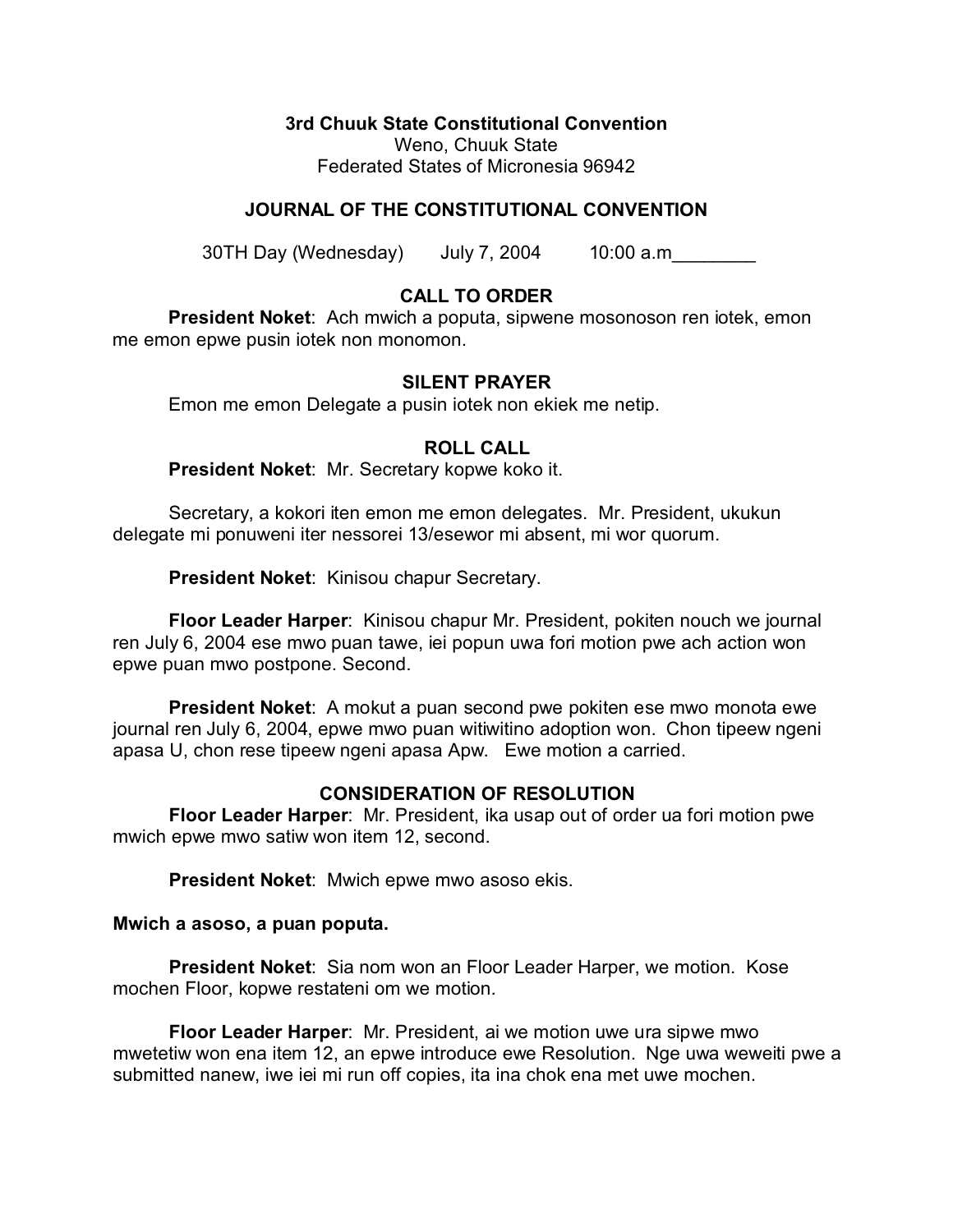**President Noket**: Mi wor e secondni ewe motion, a mokut a puan second pwe mwich epwe mwo angang won ena item 12, won ena order of business an epwe introduce ewe resolution ika pwe ese introduce. Chon tipeew ngeni ewe motion apasa U, chon rese tipeew ngeni apasa Apw. Floor Leader Harper.

**Floor Leader Harper**: Kose mochen sipwe mwo puan asoso.

Mwich a asoso, a puan popusefan.

**President Noket**: Sia poputa, Floor Leader Harper.

**Floor Leader Harper**: Kinisou Mr. President, uwa fori motion pwe mwich epwe puan mwo mwetesefanita won item 11, second.

**President Noket**: A mókut a puan second pwe mwich epwe mwo puan mokutsefanita won item 11, lon ena Order of Business, Consideration of Resolution., chon tipeew ngeni ewe motion apasa U, chon rese tipeew ngeni apasa Apw. Iei sia nom won item 11, lon ena Order of Business, Consideration of Resolution. Floor Leader Harper.

**Floor Leader Harper**: Kilisou Mr. President, uwa fori motion pwe Mwich epwe etiwa Resolution No. 3-12; won aewin me amuchulon alea. Second.

**President Noket**: A mókut a puan second pwe mwich a etiwa Resolution No. 3-12, upwe tungor ngeni Secretary an epwe chok afata pwe epwe nom lon record ika metena resolution e poraus fan asengesin.

**Secretary**: Mr. President, Convention Resolution No. 3-12; fan asengesin an tungor ngeni Governor an epwe nochei angangen kaworen ekkewe parts mi necessary ren an epwe put V6AK back to operation as soon as possible.

**President Noket**: Iei atun discussion won ewe resolution ika mi wor.

**Floor Leader Harper**: Kinisou Mr. President ngang upwe pwarata mefiei won ena resolution, ngang use fakkun tipeew ngeni won chommong popun me wewen. 1. Lon ei fansoun V6AK ese chiwen operate, uwa meen kilisou pwe usechiwen chorong ren chommong apio. 2. Lesosor, nupwen fansoun uwe monukalo ai upwe offuni nei radio, kulok 6:00 chok iwe uwa chorong pwe ra akurangeta woi chon V6AK. Puan chommongun apio mi forata osukosuken nefilen aramas, chommong poraus mwaken mi puan apio won V6. Ina popun uwa men tipeew ngeni ei fanosun V6 mi annut ese wor osukosuk. Kinisou chapur.

**President Noket**: Chairman Rosokow.

**Chairman Rosokow**: Met problemin iei ai luku moni. Iwe mei wor 2 sakkun kinikin. Sipwe - Finance ese fang enan check an epwe titino lon enan company. Iwe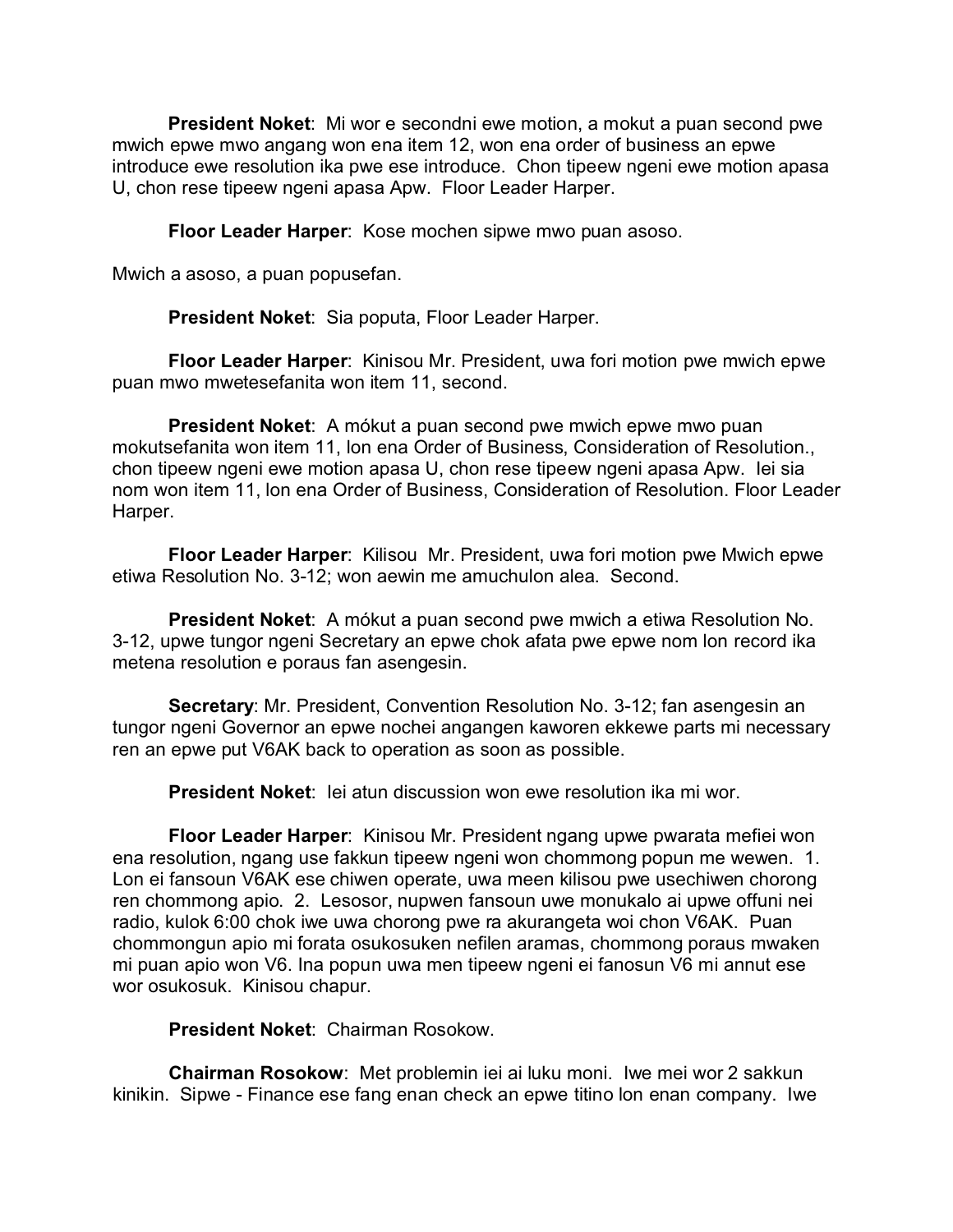enan company a mochen tinato ena pisek. Iwe ina ena epwe puan eu wordun lon ena resolution. Pwe repwe akomwa moni ne tinano, iwe epwap titito ekkena pisek. Ina ena problemin yesterday, ngang mi encounterni ekkewe chon angang, Evlyn ese mut ngenir.

# **President Noket**: Chairman Fritz.

**Chairman Fritz**: Tirow womi monun nemwich, nesorallim. Upwe chok puan apasa fan iten am we kinikin lon Orun Namoneas, sai anean pwe nouch ei radio epwe kapas sefan. Mi pung o enlet pwe ach ei angang wesewesen eu mettoch mi namot an aramas repwe sinei, met kich nour kewe Delegate ra ani kokot fan iten osupwangen Chuuk. Ach sipwe atawei met sipwe tongeni ngaselo ren nesor me ponon. Iwe ai mefi nouch, Floor Leader Harper, pokiten ma ii re Satowan, rekan ina, rekan talk in the opposite. I mi wesewesen tipeew ngeni ei resolution nge ma ekan chok puan urumot nge, ai luku pwe ii mi mochen pwe aramasen Chuuk are Mochulok akaewin ren typhoon - pwe esap fan itach chok, nge lon ekkewe week kich mi experienceni chommong asapwan. Sipwe fen era ii pwe typhoon. Nge sia osupwang pwe sise sinei. Iwe akaewin mokutukutun Muun, Namanam, puan nonomuch a meen auchea ach sipwe silei fengeni porausach, pwe epwe kan puan ma wor ach alilis fengen. Iwe mi pung ren Del. Otto pwe ewe osupwang - pwe ewe chok check, epwe chok print out pwe epwe noo. Iwe ina ena tungor sipwe tungor ngeni Governor epwe emwitiri iona epwe makei pwe epwe touu ena check epwe masou pwe esap puan bounce. Iwe a noo ngeni nenian, pwe sipwe ma angei ena pisek. Omusalo ach tipis.

**President Noket**: Ika ese chiwen wor poraus won ena resolution sipwe ne - Chairman Mino.

**Chairman Mori**: Kinisou upwe mwo kan anisi ai we colleague Fritz, pwe esap Otto, nge Rosokow.

**Chairman Fritz**: Omusalo tipis.

**President Noket**: Ika ese chiwen wor memef won ewe Resolution. Iwe epwe ne iei fansoun sipwe ne vote won ewe Resolution. Chon tipeew ngeni pwe mwich a etiwa ika passni Resolution No. 3-12; apasa U, chon rese tipeew ngeni apasa Apw. Iwe Resolution No. 3-12; a ketiw meren mwichenap. Iei sipwene mwetetiw won item 9, on the order of business. Second Reading of Committee Proposals. Secretary.

# **ADOPTION OF COMMITTEE PROPOSAL, SECOND READING**

**Secretary**: Mr. President mi wor ekkena Committee Proposals mei molota ina mei tetelitiw fan, agenda items, second reading of Committee Proposals. CPNo.3-05; CPNo. 3-06; me 3-08CD2;

**President Noket**: Mwich epwe poputa angang won ena - epwe chok fiti ena order non nouch na Order of Business, ena CPNo. 3-05; upwe -…..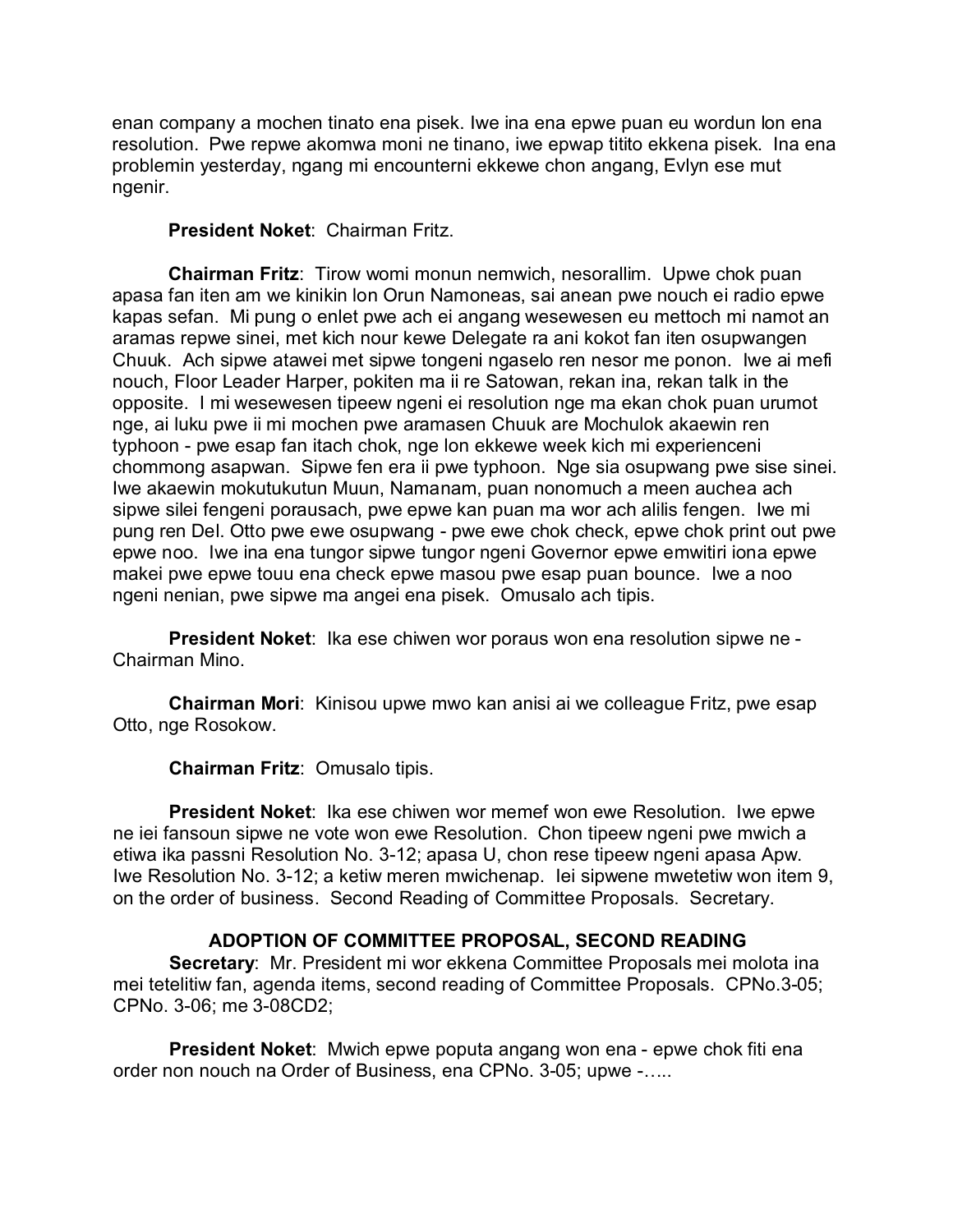# **Floor Leader Harper**: Mr. President.

**Mr. President**: Floor Leader Harper.

**Floor Leader Harper**: Upwe ne mwo yield ai we floor ngeni Chairman won Governmental Operation and Function.

**President Noket**: Chairman Stephen.

**Chairman Stephen**: Kinisou chapur Mr. President, ngang uwa pwapwa ai upwe presentini enan CP 3-05; fan asengesin ewe single ticketing Governor and Lt. Governor ar repwene imufesen non ruacho ticket. Omw we committee a fakkun fori an angang won fiti - anongonong won lengthy deliberations me public hearings ika resource witnesses ar ra wanong en me mefian. Iwe anongonong won an omw we committee findings a mefi pwe a puan auchea an epwe wanong non mwichenap pwe ewe CP3-05; a iei usun ngingin, iei a tonong non ei Second Reading. Iwe omw we committee a recommend pwe convention epwene etiwa, ei Committee Proposal non 2nd reading. Second.

**President Noket**: A mókut a puan second pwe mwich a etiwa CPNo.3-05; non Oruan anea.

**Del. Sirom**: Out of order.

**President Noket**: Met omw point.

**Del. Sirom**: Ai chemeni nge ei Committee Proposal No.3-05; mi nonom won chepen. Ese mwo touu.

**President Noket**: Mwiche epwe mwo asoso.

#### **Mwich a asoso, a puan poputa sefan**.

**President Noket**: Upwe tungor ngeni Secretary epwe emwenikich ren ei Proposal, ika met porausan, an epwe nom won record.

**Secretary**: Mr. President, CP No. 3-05;, amending Section 7, of Article VI, of the Chuuk State Constitution, making candidates for the office of Governor and Lt. Governor run on separate tickets.

**President Noket**: Epwe iei fansoun Floor Leader Harper, epwe ne make a motion ren an Plenary epwe ne desolve ngeni COW.

**Floor Leader Harper**: Kose mochen sipwe mwo asoso.

#### **Mwich a asoso, a puan niwinsefan**.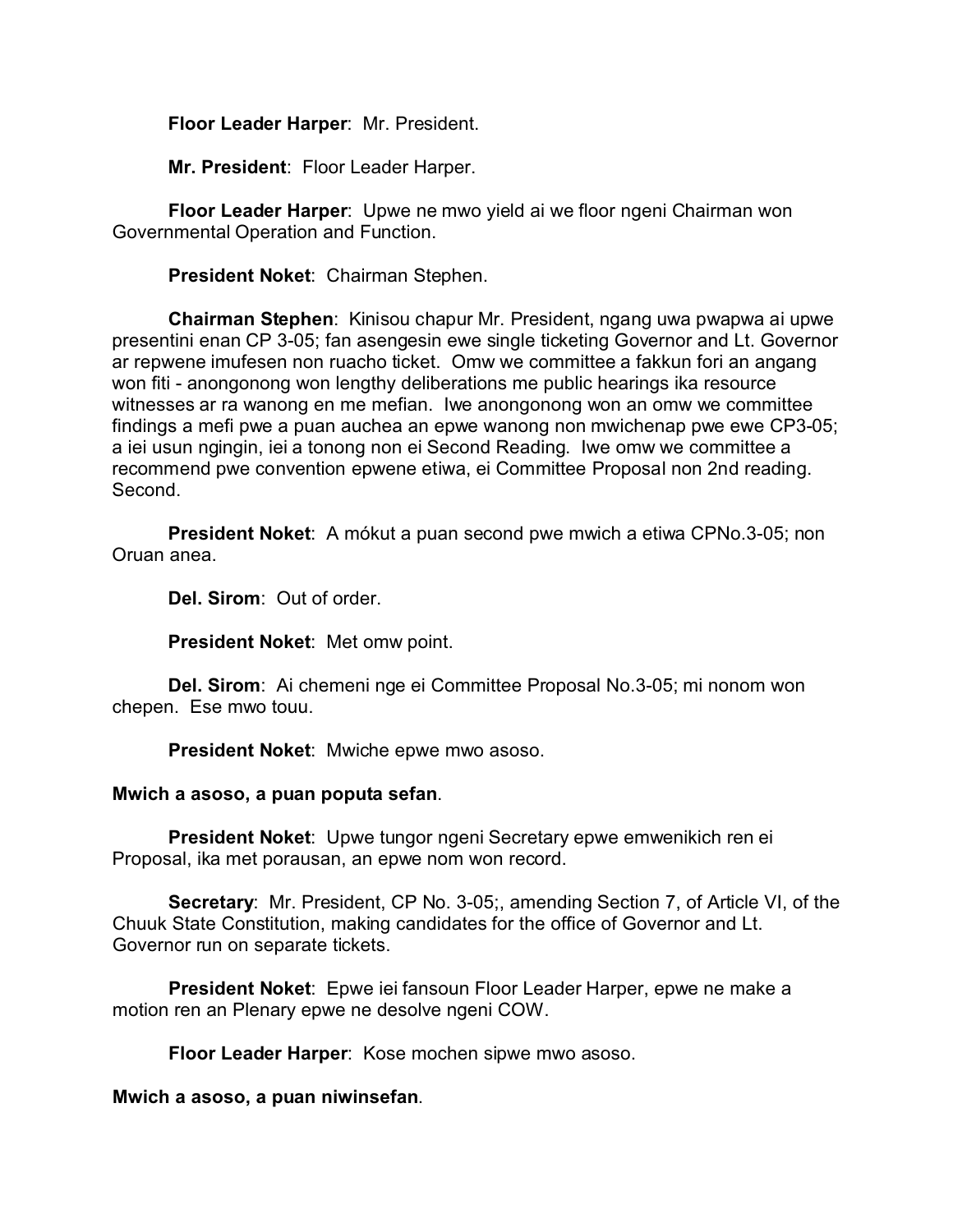**President Noket**: Floor Leader Harper.

**Floor Leader Harper**: Kinisou chapur Mr. President, uwa fori motion pwe ach plenary epwene mwo dissolve into COW. Second.

**President Noket**: A mókut a puan second pwe ewe plenary ewpene dissolve into COW an epwe angang won ekkewe proposals. Chon tipeew ngeni ewe motion apasa U, chon rese tipeew ngeni apasa Apw. A carry ewe motion. Iei fansoun mwich epwe mwo asoso.

## **Mwich a asoso, a popusefan**

# **COMMITTEE OF THE WHOLE A POPUTA**

**Chairman Fritz**: Ach we Committee of the Whole, usun mi mutate lon nouch we rules of procedure, iei a poputa angangan. Me mwen ach sipwe suk, pokiten ekeran iei ewin ai tonong won nenien nouch ei President, ngang upwe apasa ai enletin tirow, puan fairo napanap won monun chuukuch ei Tonachau, tori nouch kewe samolun Weno, ren Mayor me puan pusin nouch we President ach ei convention. Puan ai tirow me fairo napanap won meinisin monun nemwich. Upwe omusomus ai ei namanamtekia ne momot won ei chepen mi ekis tekiata. Nge esap puan mefianch pwe iei usun mefien met ouwa okunongenikich pwe sipwe wisen ampaiiani ei eu committee ren ei Committee of the Whole ika COW. Lon nouch na order of business, item 9, mi wor 3 ekkena Proposals. CPNo. 3-05; CPNo. 3-06; CPNo.3-08CD2. Nge ach ei Committee of the Whole epwe angang won. Iwe puan non nouch kei rules mi afata pwe fiti tetenin an tonong seni nepoputan, sipwe puan chok fiti ar ewe order ar tori ach ei plenary session. Ika ar passed won first reading, ina popun lon ei fansoun sipwe poputa angang nom won CPNo. 3-05. Iwe puan non nouch na rules mi afata pwe ita ewe convention secretary epwe read the proposal out in its entirety. Nge ena ngang upwe puan ii nikitingeni kemi monun nemwich ika ami ouwa fen chok ii pusin sinei. Iwe ren ach sipwe mutir ika kich mi chok tongeni puan suspendni ena ititin. Puan eu kapas - ei chair mi mochen ngeni kemi monun nemwich ika met wewen an epwe read in its entirety ika ewe unusen proposal as presented ika ewe chok part of the amendment e tonong lon ewe proposal. Iwe ena ii leave it up to monun mwich. Nge ach sipwe mokutuno pokien mi chok ii mochomoch ei 3-05; iwe ngang upwene fen tungor ngeni ewe Convention Secretary epwe aneani. Nge epwap chok emphasizeni ifan wesewesen ena chok amendment won ena proposal. Convention secretary, aneani.

**Secretary:** Committee Proposal 3-05; a committee proposal amending Section 7, of Article VI, of the Chuuk State Constitution by making the candidate for the offices of Governor and Lt. Governor run on separate ticket.

Be it resolved by the 3rd Chuuk State Constitutional Convention:

Section 1. Amendment. Section 7, of Article VI of the Chuuk State Constitution is hereby amended, to read as follows: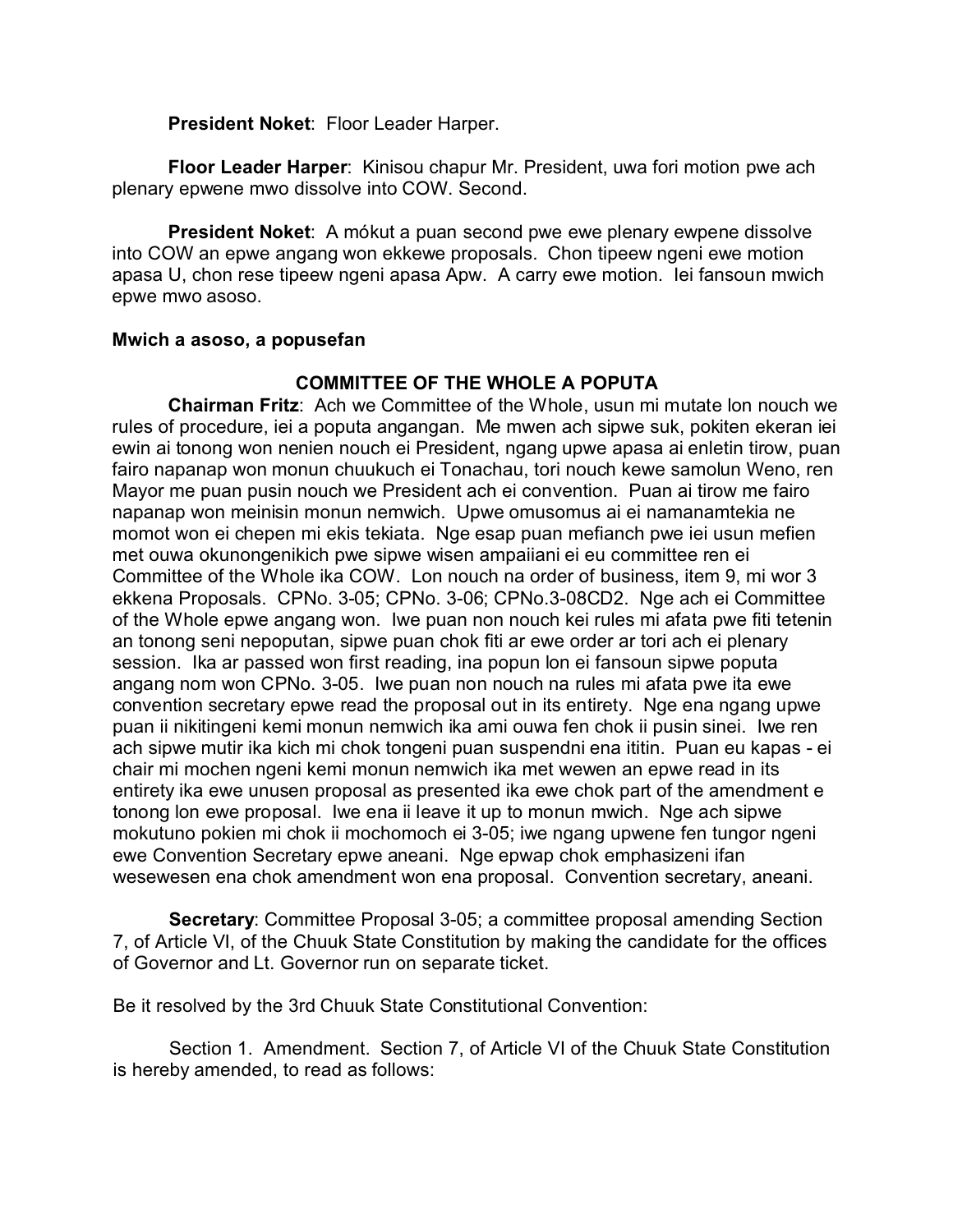Section 7. The Governor and the Lieutenant Governor shall be elected separately on a two tickets at a general election. The candidates for the two offices on the tickets receiving the majority of votes cast shall be elected. If a majority is not received, a runoff election for each of the candidates on the tickets receiving the two pluralities shall be held only the fourth Tuesday following the general election, as prescribed by statute.

**Chairman Fritz**: Kinisou chapur convention secretary. Iwe monun nemwich ouwa rong ewe unusen section convention secretary a aneanauu. Nge auchean ei anapanap ika ei amendment ii iwe chok ikenai kich mi sinei pwe nouch kewe Governor me Lt. Governor rekan run on joint ticket. Iwe ei anapanap ar repwe ne imufesen ar repwene run separately the Governor won an, ewe Lt. Governor won an sakofesen me met kich mi nonom won ena ika ekkei fitu ier lon nouch we chunap. Historically lon ewe first reading mi wor ekkewe points mi toouu won both sides. Upwe chok apasa ruu ren an epwe puan fat for the records. 1. Auchean an tonong ei pwe ekkoch ra apasa pwe mei auchea an pusin kich aramasen Chuuk epwe pwa ach we freedom of choice. Sipwe pusin fini ion nein Governor or Lt. Governor simochen sipwe finata, nge sisap puan osukosuk ren emon me emon. 2. Puan ekkoch ra puan era pwe epwan murino ei pokiten ika efen iei iwe epwano met remochen repwe fori - ar angang lon ar kewe office. Ika pwe emon a tonong mi tongeni fori och, iwe epwe puan pwauu ma ekkoch metoch mokutukutun lon arkewe office. 3. Pun ita ekisano osukosuken lon family ika eterenges ren osukosuken ika re mochen fini ewe emon nge rese mochen fini we emon. Ika mi puan wor ekkoch views won ena side, ina sipwap poraus won ngeni kemi meinisin pwe oupwe ókómuch ami meinisin. On the other hand, met existing policy iei, pwe ekkoch re era pwe echok fen och ar me ruu repwe chiechi fengen pokiten a fen fis menom ekkewe osukosuk nge e fisita ren ar imu - mu fesen. In short, ikena ekkena policy consideration. Iei atun ika pwe mi wor ekkoch ese puan tonong, oupwe ekitirato pwe epwe fat ngeni kich meinisin pwe epwe tonong non ach ekiek. Iwe sia tongeni foriat ach pung ach sipwene niwin ngeni ewe convention, plenary session ach sipwe report ngeni ren mefien monun nemwich lon ei fansoun kich mi nom lon COW. Iwe iei fansoun discussion.

**Chairman Mori**: Yes, Chairman, akomwan upwe mwo apasa ai congratulations ngonuk ren omw ka keran mot won omw na sea as Chairman of the COW. Oruan ngang uchok mochen ekis wata mefiei ren ei anapanap ika ekesiwin ngeni nouch ei Chunap. Fan iten ekkena wewe a meen ii och, nge ika pwe esap tongeni epwe fen tiw ei amendment, ai nuku esap wor an ekkewe aramas choice. Ar repwe - ekkewe ir mi mochen an epwe wor separate tickets ngeni ekewe ruu sea. Ika pwe sipwe passni nge aramas re chommong ngeni pwe rese sani, sia puan niwiniti chok met kich mi nom non ei fansoun ren ewe joint tickets. Nge ika aramas ra fen tipeew ngeni, iwe a fen ma ina tipan. Merei upwe tungor ngeni ach ei convention sipwe fen etiwa ii ei pwe epwe nom ren aramas ena choice ar repwe tongeni finata. Ma ika a chommong ngeni chon mochen ekkewe 2 wis repwe run separetly. Kinisou chairman.

**Chairman Fritz**. Kinisou chapur ngeni Chairman Mori, an a wanong mefian kewe. Puan ion, Chairmans, Vice, delegates, ami oupwe walong en me mefian pwe iei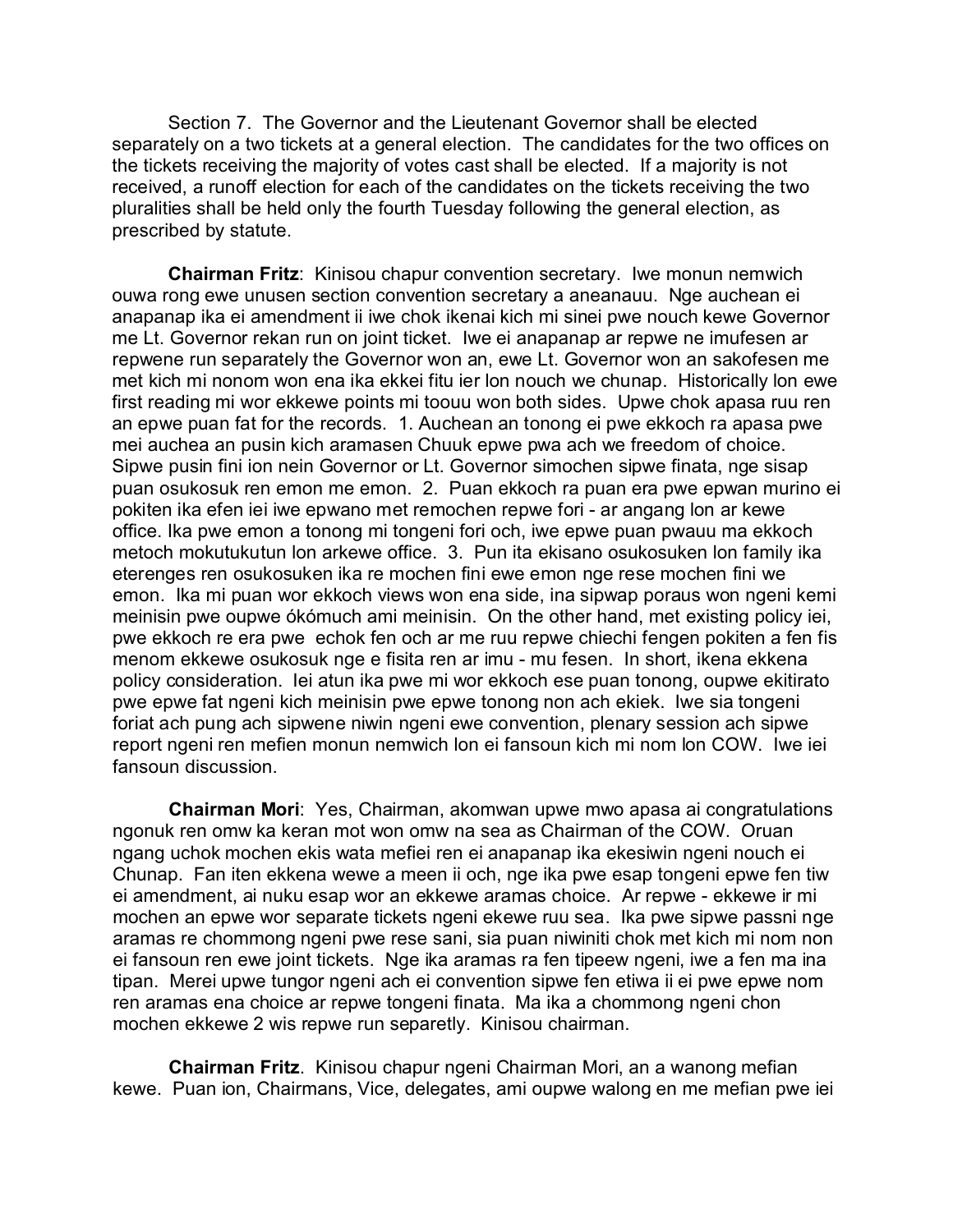wisen ei COW pwe epwe much teremeimei sakopaten awewe ouwa wanong. Pwe esap puan wor kinetipingen pwe nupwen epwe wor osukun, iwe ina met secretary me iokan repwe osukuna repwe watta ngeni aramas.

## **Chairman Fritz**: Del. Nifon.

**Chairman Nifon**: Kinisou Mr. Chairman. Ngang upwe ii, pusin chok ai memef, won ei meen. Ngang upwe puan omusomus ngeni nei we Chairman won ai we committee sap ren ai upwe esita ika met ewe a ani angang nge ren chok an epwe nafoch ai weweiti. Ita uchok mochen ika epwe wor me noon ach ei convention epwe tongeni anisiei chok ii ika pwata, met popun ekkewe chon fori nouch ei present constitution ikenai, pwata re siwini ewe napanap. Re sa separately, ika mi fen wor ngawan ika. Iei re ekesiwini iei ra wanong pwe repwe saa póók won echo chok ticket.

**Chairman Fritz**: Iwe kinisou chapur Del, ika Mayor Nifon. Ewe kapas eis eni a awenewen ngeni ewe Chairman non ewe Committee of Governmental Structure and Functions, an epwe ponuweni. Anongonong won ika pwe en mi sinei met mefien ekkewe delegates ngeni ewe 2nd Constitutional Convention. Pwata re siwini seni feen an repwe run separately ngeni joint usun met mi fen fis me mwan. Chairman Stephen, ponueni ewe kapas eis.

**Chairman Stephen**: Kinisou chapur, Chairman of the COW. Kinisou ren ei fansoun ka puan mut ngeniei. Mi pung upwe puan tirow won semei we Honorable Del. Mayor ren ewe kapas eis. Mi wor ach kewe public hearing, iwe kich mi invited delegates original framers of this Constitution. Iwe ir mi defer opinion ika few thoughts. Nge ma esenet pwe ekkoch me neir rese tipeew ngeni as this provision was introduce ika amended or debated. Mi wor chon sani, nge in reality Chairman, ei proposed amendment iwe it's a result of delegates changing tides lon ei fansoun 10 or more than 10 years. Iwe metei sia ótópiranong lon ei fansoun, iwe ita ach nenengeni non ewe committee pwe eu positive token of reaction of the people of Chuuk. As time passes by iwe mi pung pwe ina nikinikin non we fansoun. Puan based on that reality at that time. As time goes on iwe changing - changes are inevitable iwe politically - pual political changes mi puan inevitable non en one given society. Iwe ina mine Your Honor, merei based on recommendations ika findings chon ewe committee a kuna, iwe it is rather compelling and purposeful, ach sipwe wanong ei proposed amendment for the purpose of the convention, as well as for the people to decide. On - and to revisit this issue as a matter of fundamental right of the people to chart their own destiny. Iwe ina wewen my good colleague omusalo ai tipis ika pwe eu sensitive issue e faceni ach convention, nge as Chairman of the Committee on Governmental Structure and Functions, I feel it is right time that such issue is revisited. Kinisou chapur Your Honor - Chairman.

**Chairman Fritz**: Kinisou Chairman Stephen. Chairman Nifon, a ponu omw we kapas eis.

**Chairman Nifon**: Ewer.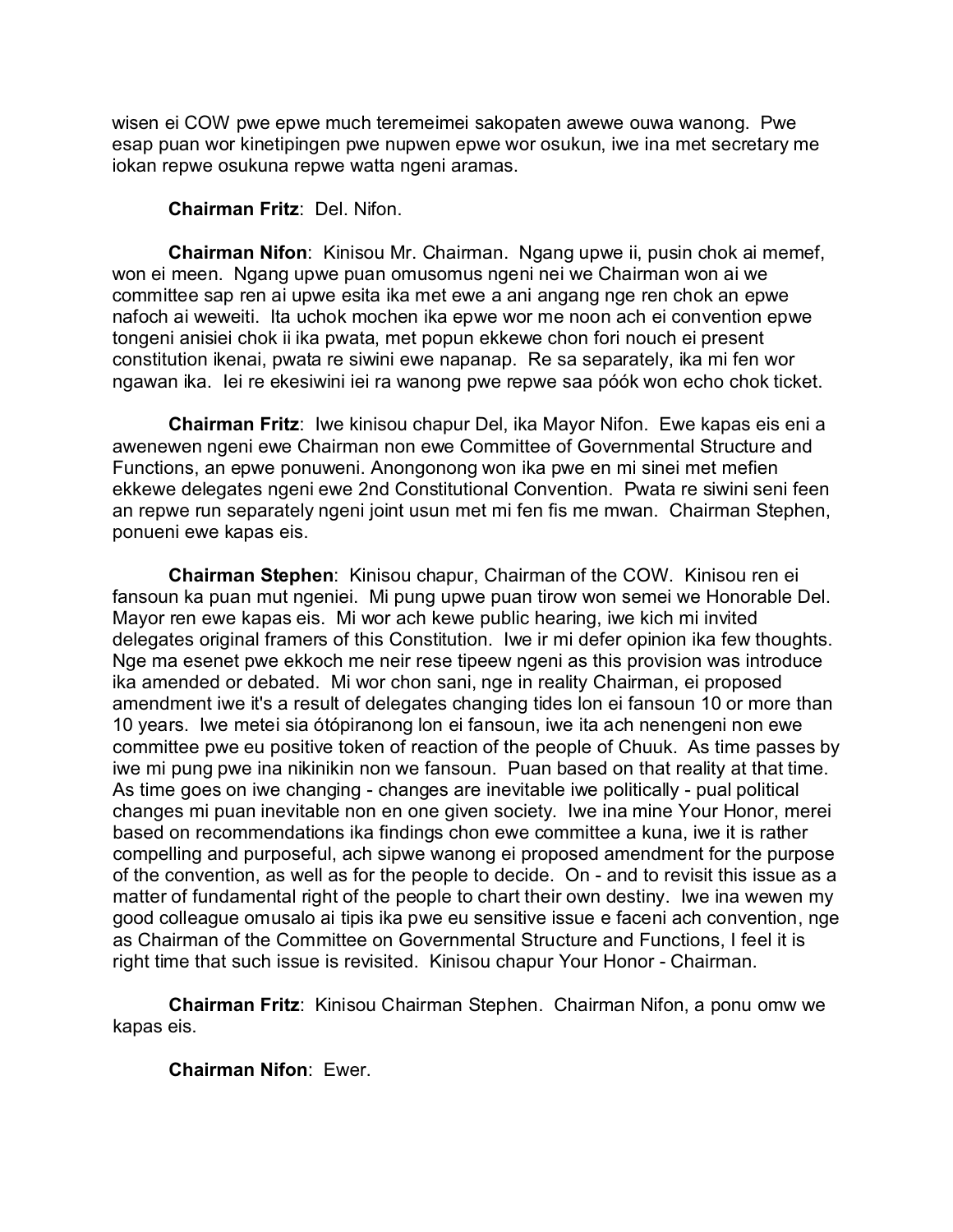**Chairman Fritz**: Okay, sopweno poraus. Floor Leader Harper.

**Floor Leader Harper**: Ewer, kinisou chapur Chairman. Ewin upwe puan fiti Chairman Mori, ne pwarata ai kapasen congratulaton to you ren omw ka puan momot lon neniom. A chemeto anon ewe Sounkowa seni Losap, ewe e ura pwe "Sa mwareituk oh ingeituk Maing Jesus" won neniom mi ekiapwir. Iwe ikenai uwa fakkun puan pwarata ai ingeituk me mwareituk won neniom mi tekia. Iwe Mr. Chairman, ngang upwe pwarata mefiei ai ese puan chiwen wor met upwe wauu alongolong won metekawe mefiei a fen touu lon we First Reading. Uwa puan weweiti ekkewe ma ekkoch point ar rese tipeew ngeni ei proposal lon ei fansoun. Iwe nge met ei chok a nonom rei ikenai, lon ai upwe puan usun nge upwe ponueni metewe Mayor ika Delegate Nifon e ani kapas eis. Esap ren ach sipwe ponueni nge lon chok ma ai kan ekieki met a fis lon ei fansoun. Usun nge ukke awewen ngeni emon chon Mochulok an angang chok ma momongo sukusuk iwe ikapwech. Iwe fansoun a katon TV, iwe a puan ma kuna lon TV chommong ra momongo Pizza fiti fengen me ekkewe sakkopaten mongo, me seli. Iwe a era pwe epwene no Hawaii, epwe ne puan ma lo momongo ekkewe sakkun mongo. Iwe a lo a mongo, iwe murin 1 ika 2 year, iwe a kekilong pioing. Iwe ra checki iwe ra era pwe a kon watte ren ewe semwenin **Couth** a kon watte **Uric** acid lon inisin. Iwe ra eisini ika met ekkan momongo, iwe a ureni ewe doctor pwe ekan momongo chok pizza, me ekkwe sakkun seli. Iwe ra ereni pwe epwele kouno pwe mi ngaw ngeni. Iwe ewe mwan a weweiti ngawen ewe mongo pizza ekan akaneanei me mwan. Iwe fansoun a niwiniti Chuuk a puan no Mochulok a puan no mongo chok sukusuk me ikapwech. Iwe a fen ekis relieve an we semwenin couth. Iwe ina met ita uke awewe ngeni lon ei fansoun. Lon ewe fansoun ma sia nonom lon ewe fansoun mi separate ticket, iwe sia puan nenengeni pwe eni sia mochen puan sotuni eu sakkun napanap. Ika epwe och seni ewe separate ticket. Iwe ikenai sia nonom lon separate ticket, sia kuna pwe kich mi puan semwen ren, kich mi puan osukosuk ren, iwe sia puan alealei pwe sipwe ne mwar puan liwiliti pual met oreniach me akomw. Iwe ita ina met ai luku chommong ra mochen walong ei proposal pwe repwe nengeni lon ei fansoun puan experienceni joint ticket. Iwe ika sipwe niwiniti ewe separate ticket nge epwe ne ma puan ekis sokono an ekkewe nouwis attidute ika mokutukut lon ekkewe wis lon ei fansoun ra experienceni ika kich aramas sia experienceni ekkei 2 lapalapen emwen ren nouwis ren kefilin nouwis. Omusalo Mr. Chairman. Iei chok mefiei u mochen sipwe ngeni met uwa fen pwarata lon ewe Aewin Alea. Kilisou chapur.

**Chairman Fritz**: Kilisou chapur ngeni nouch we Floor Leader Harper, an a pusin aporausa porausen inisin an we semwen. Uchok puan ii urumot. Ese puan chiwen wor memef.

**Delegate Williander**: Kinisou chapur ngonuk, puan ach kapongen etiwetiw ngonuk won na menifon sea, ka mot won. Puan tirow ren ai upwe ne puan kapas lon ei fansoun. Upwe akomwen omusomus ngeni Delegates meinisin, ren mefiach ach sipwe wata ika met sipwe tongeni poraus won. Ika pwe epwe kan puan nouwomong, sipwe tungor kapasen omusomusan. Ai luku mi pung nge iei eu ekkewe mettoch mi ouchea. Usun sia fen wauu mefiach ina epwe lon ewe Friday, nge upwe nom chok puan refer ngeni metewe Delegate ika Vice Chairman William a kapas won. Pungun ma non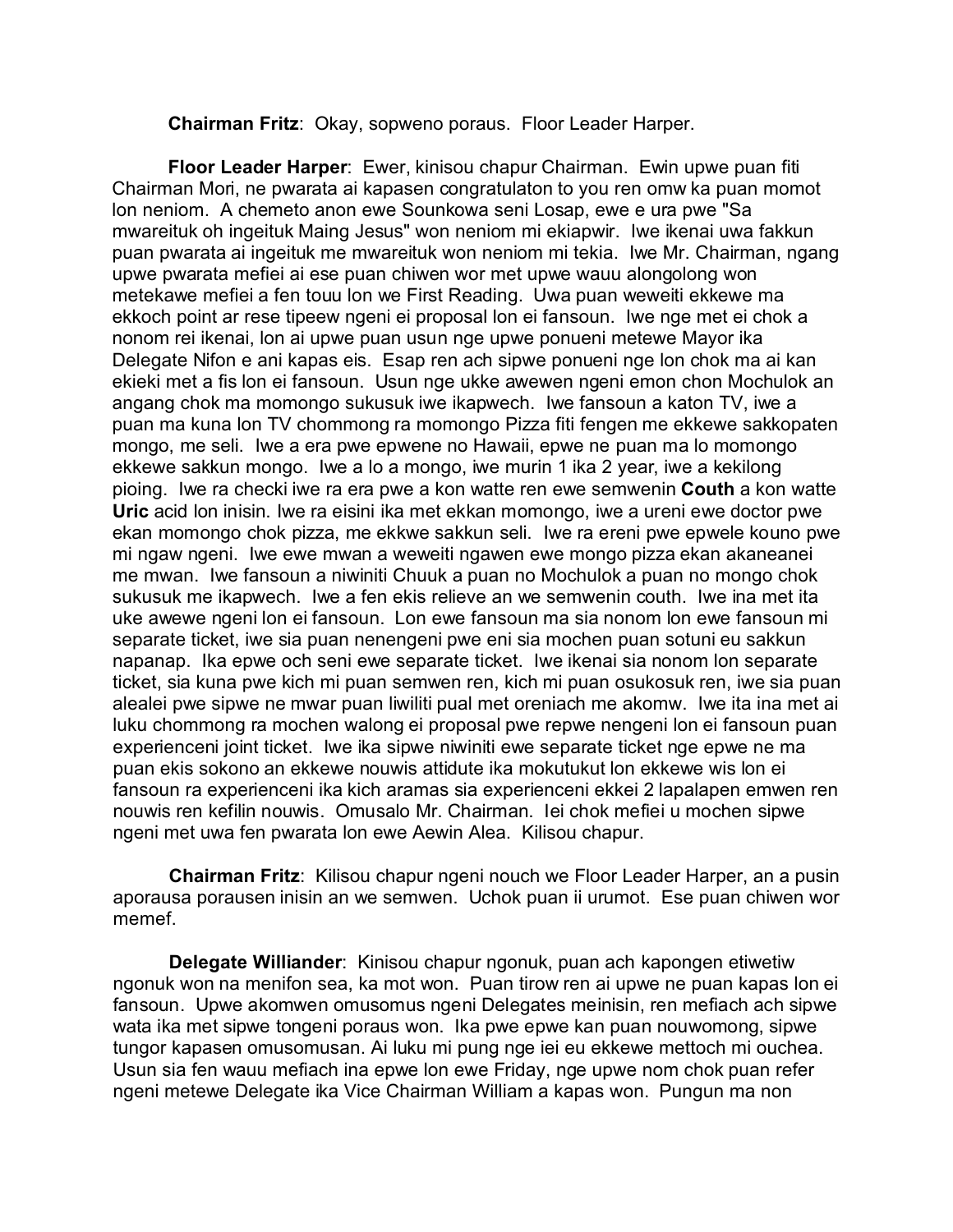nouch ei constitution ren Article VI, section 1, e ura nge ewe power e vested in the Governor. Iwe non Section 6, iei popun ese wor ai osukosuk ren ei anapanap, pokiten Section 6, mi fen afata. Met e ura nge pwe Lt. Governor shall performed the duties epwe assign by the Governor. Iwe ina popun ese wor met uwe ani osukosuk pwe ei Constitution mi fen afata. Met ewe Lt. Governor epwe fori, epwe assign seni ewe Governor. Nge upwe omusomus ngeni puan chienei kewe fan asengesin pochokunan me - met ai vote epwe pesei ei report fan asengesin the right of the people to vote. Iwe usun ei report met Mr. Stephen a fen apasa non ai nuku ngang mi naf ren, ngang mi puan weweiti, nge puan auchean, fansoun ach public hearing, non nomun Faichuk. Iei met aramasen Faichuk re pesengniei ika pesengeni chienei kewe usap sinei ika puan ion nge iei mefien aramasen Faichuk. Lon fansoun sia torir ra men sani ei anapanap. Ina pun upwe tirow iokewe ir mi pupunuto Faichuk meen och repwe silei nge iei mefien Faichuk. Kinisou chapur.

**Chairman Fritz**: Kinisou pwe ai mefi a meen aninisoch metekei ouwa watta ngeni monun nemwich nupwen sipwene tongeni ma puan watta mefien ach report ngeni ewe plenary session. Nge akkaewin ami ekkena neighbors ouwa fen afata pwe non nouch ei Chunap, mi fat pwe ewe Executive Power is vested in the Governor. Iwe eu concern sikan puan ani noninenin ika pwe ewe Lt. Governor a puan etieti, iwe ururun ita esap tongeni. Nge ina ii ouchean epwe fat pwe kich ika sipwe iei, met sipwe recommend epwe fat pwe ewe Lt. Govenor esap usun ekkewe mi wor ar pung. Pwe ngang mi puan utut seni aramas, apw, ika met, an we pung epwe chok fan itan met section 1, a apasa. Metewe Governor e ura pwe ien omw assignment fan itach ika mwo pwe kich sie utut fesen nge iei ma mefiei puan metei mi afat me lon annuk. Nge ewe annuk ese tongeni epwe forata met epwe angawa seni metewe Governor e ura pwe ewe pungun executive mi fen nom pusin ren ewe Governor and ren the Governor alone. Iwe ika pwe epwe ina, iwe ach kei concern ika met ekkei sia ani nuokusun mi tongeni ii accommodated ngeni ma meinisin. Omusalo ei ai chok puan resin mina an epwe - ren ekkei ruu competing views. Pwe ina ewe ewin nuokus ren chok ar repwe angang fesen usun met mi fis me mwan. Nge ika pwe kich sie reemphasizeni intentionun ena Section 1, pwe No, emon chok Governor eu chok Aaw lon ewe Executive Banch. Iwe eni ekkewe ekkoch concern epwe puan ekis kukununo. Ika pwe ese pung aiei nenengeni met mokutukutun mwich, iwe mi och oupwe afata pwe sipwe report ngeni we convention nge epwe fat. Mayor.

**Chairman Nifon**: Kinisou Mr. Chairman, ngang uwa mefi pwe a fatafatoch ekiekin delegates won ei proposal. Ach sipwe - me murin ekkewe kapasen awewe a afatafat. Iei popun fan iten noum we Chairman, uwa amókutu uwa fori motion pwe a koukutiw anini won ei proposal No. 3-05; Second.

**Chairman Fritz**: Ata ma ururun esap wor ekkena sakkun motion non ei committee of the whole. Nge ien chok sipwe fen chok eis ika a much ami poraus, iwe sia, a wes ewe, et ewe, mweteri ewe oruan. Ita mefien Mayor nan ita a kuna nge a naf ika a unus. Nge mefiemi delegates ika mi wor emon e mochen poraus pwe ika ese wor iwe sia fiti ika mwo esap motion nge sia ma fiti metenan - tungor. Sipwe ura pwe eu tungor seni nouch we mayor. Iwe ion epwan wor mefian epwe apasau. Tuter.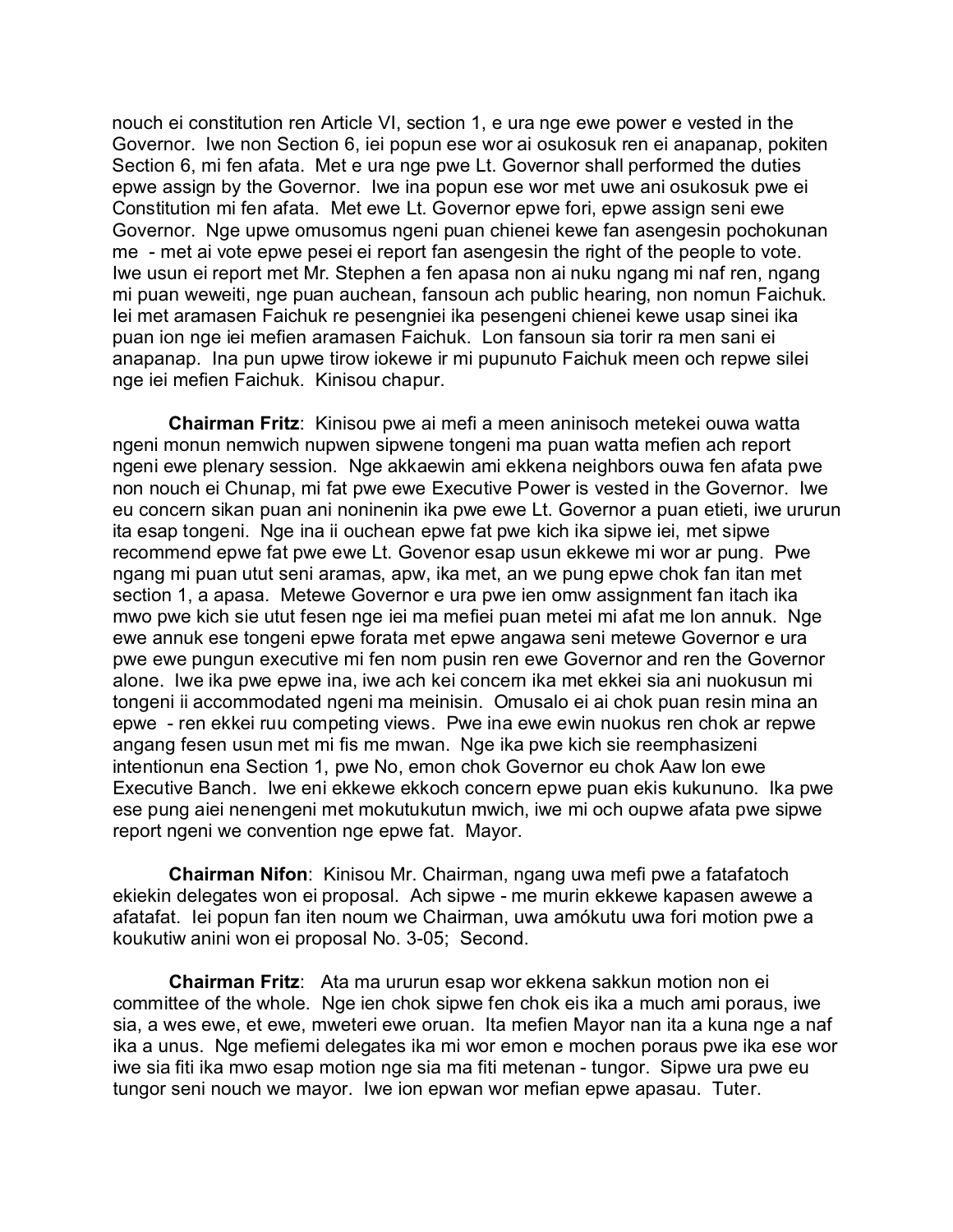**Delegate Sirom**: Kinisou chapur omusano ua fen pwan amangano ach mwich uchok mochen epwe fat non record, ngang u mochen expressini ai nuokus ren ena kapas separate. Wewen separate, divided. Wewen divided met, ina chok ii metena u mochen pwarata, kinisou chapur.

**Chairman Fritz**: Kinisou ngeni met mefien pwan ewe emon, nge wewen separate ii ekewe ticket epwe chok separate nge esapw pwan necessarily non philosophy epwe effectini pwe nouch kewe itenap non Chuuk ii ese pwan siwin pwe semach kewe renom mi fotukatiw. Ekkewe chok seni nom ita ina met kich mei achocho ngeni ach sipwe fiti,omusano delegate Keiuo William.

**Delegate William**: Ewer kinisou chapur Mr. Chairman pwan kapongen ei fansoun ngonuk non omw ina momwot won omw ina sea. Ngang upwe chok pwan uwau ekis mefiei won na same delegate proposal. Ai aucheani ai pwan mirititi, nupwen uwa suseni neniach ei Chuuk ai upwe kan sukun, nge use nuku nupwen ewe separate ticket, ai suseni Chuuk nge ngang mei kuna nimenimochun non ena fansoun esor menemenemang non ena fansoun. Iwe nupwen uwa niwiniti fonuwach uwa kuna chommong osukosuk, efen chommongono osukosuk won an a joint ticket, uwa ekeis fetan. Mr. Chairman, uwa find out wewen, ekoch wewen ar ra ita eniwinisefani ewe joint ticket. Ewin faniten ar nuku nge ita ach ei system ika ach ei Government ita epwe epwene wor Democratic me Republican, ita nikinikin nge epwe ina ew study ita re ekieki. Iwe nge in reality ese come up with that system, pwe meinisin meni sise attached ngeni. Iwe iei popun uwa mefi nge sise mwo maa ii kofichin ach sipwe attached ngeni ena kinikinin republican me democratic, pun ika si awora ena, iwe ai nuku epwe ekis weires ngeni nonomun aramas. Iwe iei popun ua ita pesei pun sipwe niwiniti met mei fen ochungeni kich akomw, iei popun u fokkun tungor pwan ii maa pesepes pwan maa fiti chiechiei kewe. Pwe amo - uwa anean pwe amo sipwe muut ngeni aramas repwe pukun finata met ouchean ei proposal. Ita uwa tungor pwe amo ita committee ika committee of the whole pwan ii convention passini sa muti ngeni aramas repwe decide whether separated ticket ika puan peas chok. Ina ew chok ai kan wanong Mr. Chairman. Pwan omusano tipisin ika epwe mwan ai kapas epwe kan pwan mongungun namanam tekia, upwe fokun apasa ai tirow womi kinisou chapur.

**Chairman Fritz**: Kinisou chapur ngonuk Delegate William ese pwan chiwen wor memef, question, ren ei anapanap iei usun ach nenengeni nge mwichenap epwe ii etiwa ei anapanap ren ekewe muu a tou nge ókóuchean sipwe ngeni pusin nouch aramas ei opportunity ar repwe pusin finata. Pun kich chok chon fori ei anapanap ika maa a tou iwe ita - iwe ika pun ese chiwen wor memef iwe sipwene tongeni era pwe epwene ina ew pung sipwe uwau ngeni ewe planning session non second reading. Sipwe pwan - ika ewor mefien ewe President me mwen ach sipwe make that conclusion. Iwe apasato iei pwe ika ina iwe sia pwan poputa ngeni ei next issue. Nge ewe Convention Secretary epwe amonata pwan metekewe mi require an epwe fori memwen ach sipwe report ngeni ewe plenary session, ai maa mefi nessor, esapw eni tawe ngeni an epwe for report me metekewe. Eseor mefiomw Mr. President mwen ach sipwe mutuno.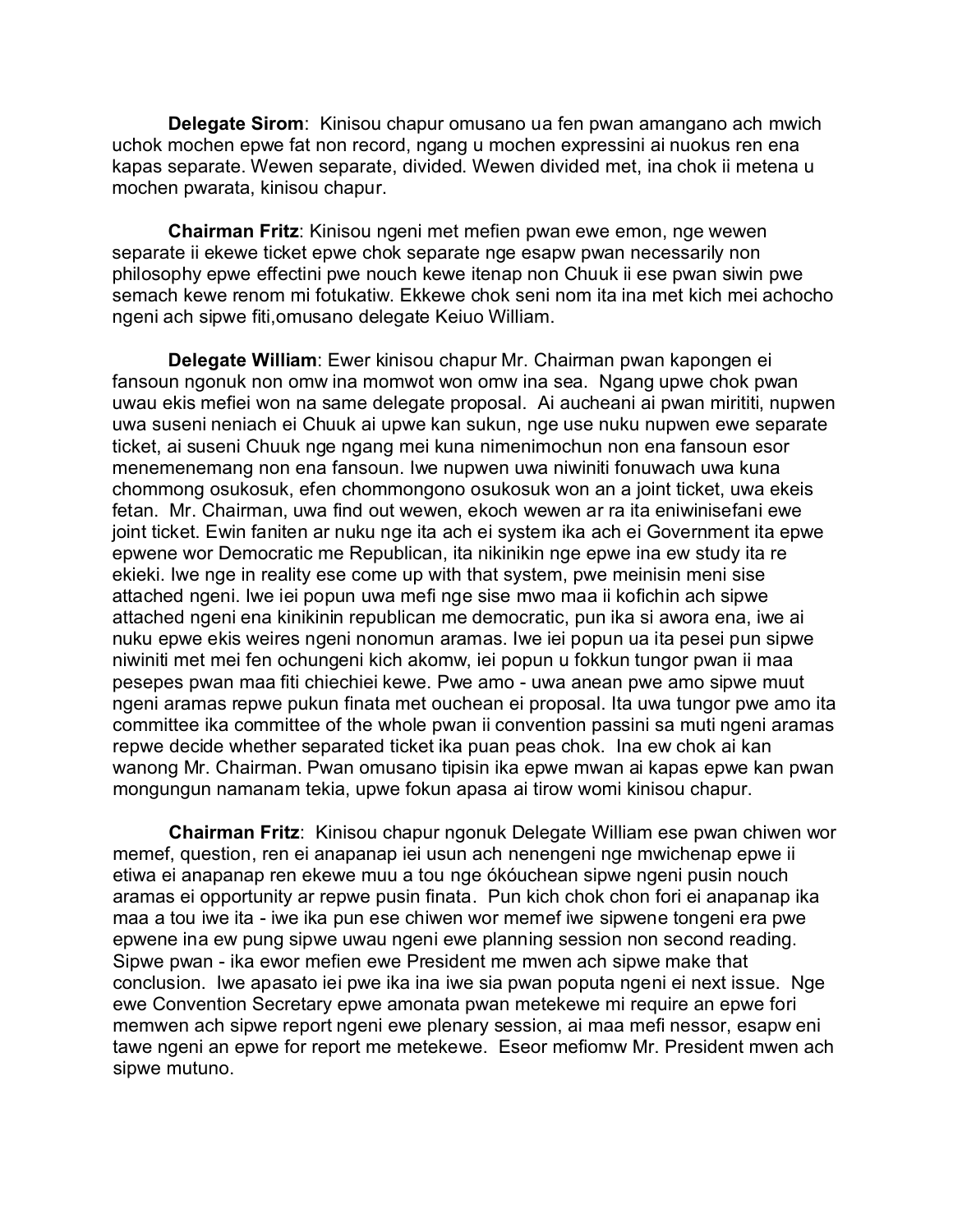**President Noket**: Mr. Chairman,ai ekieki mei namot an ei - non ei Committee of the Whole, an epwe amonata ar recommendation ren ngeni plenary, nge ita ai - ngang mei fituk ren omw ewe poraus Mr. Chairman ren ewe ika ei Committee of the Whole a recommendini me declare-ini pwe ei proposal epwe noo ngeni aramas ar repwe vote won. Ina pun Mr. Chairman uwa fori ew motion pwe epwe ina an ei Committee of the Whole, recommendation ngeni ewe committee of the plenary ren ewe wewe.

**Chairman Fritz**: Ewer, ai mefi sipwe chok pwan mecheres pokiten ei nenien chok akaporaus sa chok ii pusin kuna pwe sa tipeew ngeni, a punguno pwe epwene ina. Apung. Asoso mwo

#### **COW a asoso, a puan poputa**.

**Chairman Fritz**: Next issue menun mwichenap, omusano ukan chok mina pwe oupwe neno pwe usun ekoch nge ouwa fen ekis menu. Proposal 3-06; Mei relate ngeni Section 6, ren Article 8, non nouch iwe pwan Chunap,ren ewe pekin taxes nge sipwe tungor ngeni nouch iwe Chief Clerk ika Convention Secretary pokiten afen sip pwe sa fen ani ewe ewin, iwe iei epwene pusin chok fori met ururun wisan aneani, mei pwan chok ii mochomoch.

**Secretary**: Chairman CP: 3-06; proposal to amend Article 8, Section 8, of the Chuuk State Constitution relating to the prohibition of government from leving tax on real property by adding an exception thereof. Thereof, by the Constitution Convention Section 1, ammending Section 8, of Article 8, of the Chuuk Constitution of Chuuk State is hereby amended to read as follows:

No government may levy tax attached on real property except on real property for sale and or leasing purposes, that you sell and tax amount will be established by statue. kinisou

# **Chairman Fritz**: Mr President.

**President Noket**: Kinisou chapur Mr. Chairman, non ewe ewin anea, first reading a chommong poraus won ei ew anapanap. Iwe akomw nge use konien wewengeni met popun an tonong ei anapanap, nge fansoun awor ewe debate won first reading uwa kan wewengeni met wesen intentionun pwe ei taxes e mumuta ren an ekkewe mei wor nour money repwe kamo fonu pwe ir maa repwe wisen móni ewe sale tax won fonu. Esapw en sokkun property tax an fonu epwe chok nonom nge awor taxes won en fonu, nge fansoun chok an awewe CPUC epwe móni ew fonu seni emon aramas. Iwe epwapw ina atun ewe tax epwene assess won ewe kamo. Iwe mei pwan wor ew kapas eis ika mei wor ach Chuuk State jurisdiction ese fen angei seni an National jurisdiction won property? Iwe use sinei ika mei pwan wor an emon research nge seni ai pusin research pwe ese wor, met ngang upwe presentni won ren ewe National Government ina pwan non ewe National Constitution. Ina wewen afen wor non noun Chuuk we Constitution, an afata pwe esapw wor taxesin fonu pokiten mi fen suk manamanen FSM Constituion. Iwe ew chok kapas eis mei nom rei iei use konien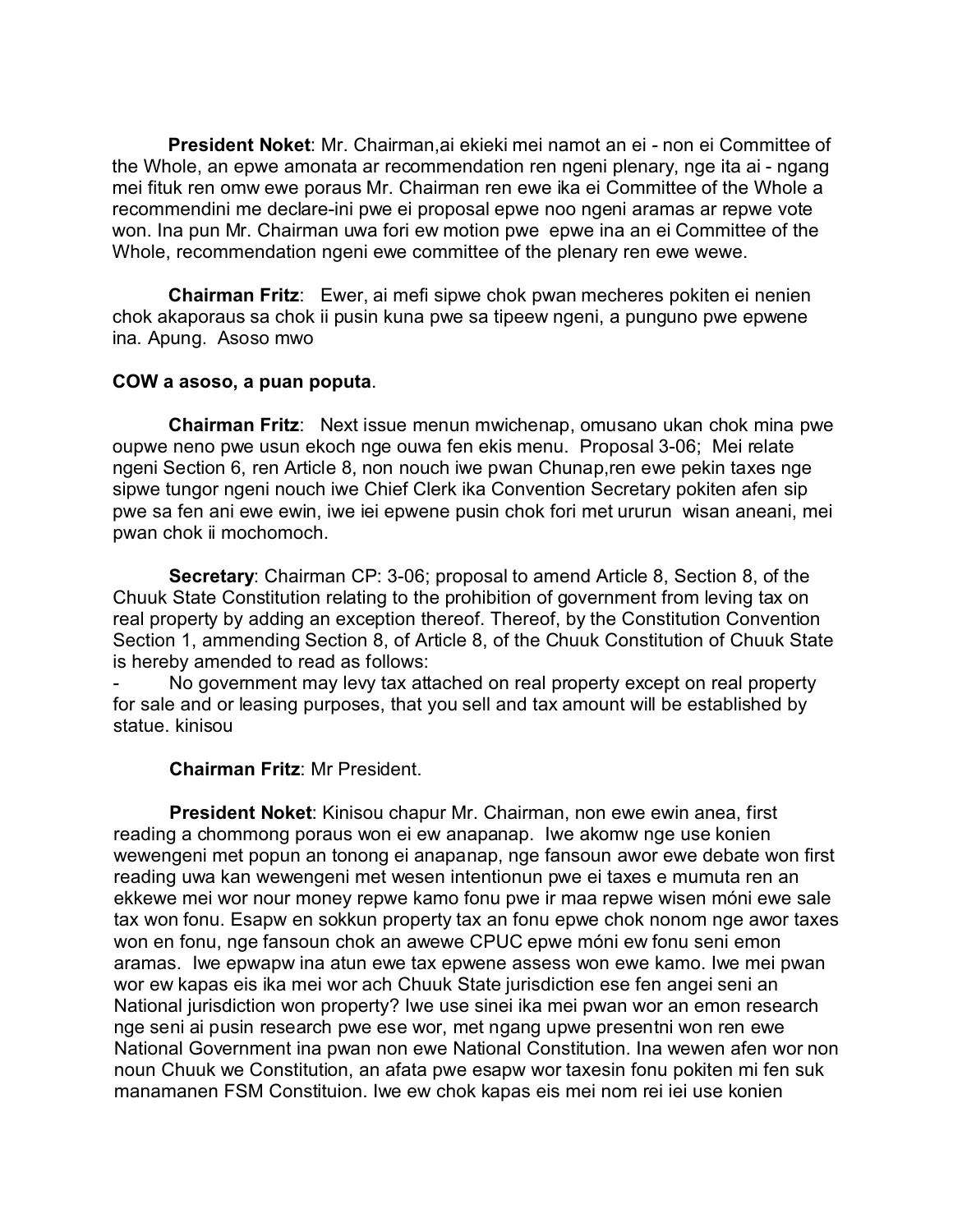weweochungeni ika ach ei government epusin kamó fonu ika lease fonu, ii epwe pwan meni ewe taxes - ewer mei afat non ei proposal, pwe epwe noo ngeni ewe Legislature an epwe fori tichikin annuk nge met wesesen ach intention non ei convention epwe ina? Pwan ekewe Municipalities nupwen repwene pwan kamo fonu ir repwene pwan - meni ewe taxes? Ina chok ena ma i uwe tungor, ai kapas eis won nge ren intentionun an epwe wor money tonong non ach ei State ren aninisin mei fen pwan och ei sokkun taxes pokiten ekewe mi wor nour money ir ei repwe wisen móni ewe taxes, taxesin ewe fonu. Pwan oruwan, Mr. Chairman ai pwan osukosuk, ren chok osukosuk ika epwe tongeni tawe non annuk ren usun mi pwaata non first reading ren lease, ekewe fonu mei lease ren iteiten year government a leaseei ekkewe fonu ika ion, wewen iteiten year epwan memeni chok ewe taxes fansoun an apwan memeni ewe meen ewe fonu ren ewe lease. Ika pwe curtainsome ngeni ekewe chon kame ika fen watta ekoch osukosuk ren kirikiringaw ika pwe mei och ei annuk nge epwe wor chommong kirikiringaw an esapw postpone ekkei taxes ika ese tumunoch non annuk, ikena ai kena concern Mr. Chairman nge ren intentionun ei proposal ngang mei tipeew ngeni.

**Chairman Fritz**: Kinisou chapur ngeni nouch iwe pusin President an apwan wata mefian won ei ew anapanap. Memwen ai upwe suki ngeni menun mwich repwe sopweno mefier won ngang upwe chok tungor ngeni nouch kewe convention staff ren an epwe chok mecheres ngeni ewe committee won en style ekan ammendment epwe siwin epwe pwan ekis itentinano esapw chok same me en section epwe mina pwe epwe mecheres ren ach sipwe sinei ifan nein epwe amend me esapw ena ew amendment. Iwe ngang upwan chok ekis mochen ponuweni ew ekewe ekis legal question memwen ach sipwe uwau ren policy discussion ren fonu ewe ii wor question pwe ach kei state we have jurisdiction over the land. Ese wor nemenien ach iwe munap pwan non ach iwe FSM Supreme Court mi pwan mak pwe esapw pwan wor nemenian won land.nge iei ekkei lawyer ra tipachem ra era ika emon chon nukun e meen a involve so a pwan wor ren ewe constitution mei fat. Pwan ina ach iwe 12 miles area so had absolute power over the land questions. Iwe ren ekewe policy consideration iwe mi wor ekewe concil mei erase seni nouch iwe pusin president pwan ai mefi pwe pwan ii emon land owner iwe sipwene fen tungor ngeni ewe hairmanin ewe committee non Finance Vice Chairman repwene akomw poputa ne ponuweni ekewe kapaseis iwe murin sipwapw suk ngeni menun mwichenap ar repwe wata ar aninis ika fen memef.

**Chairman Sitan**: Kinisou Mr.c Chairman, akaewin ach pwal mochen congradulatetinuk omw teta won na chapel mi kan tekia.ren ponuwen ewe question are pwe state epwal meni tax ai pwe awenewena ai luku sise ien poraus won nge sipwe maa use common sense ren pwe are state emen wewen epwal meni tax murin chok epwal aliwili ngeni. Iwe ai luku pwe mei wor applicable laws ren government repwe pay tax ika resapw pay. Ren municipalities ali ina ena sipwe afata ei convention pwe am aise poraus won ren municipality, pwe ei tax si poraus won ita ren epwe raise for the state. Iwe are epwe wor akasiwil pwe maa pwe epwe paid eli maa sipwe fixini ina aewan ponuwan ewe first question. Use siei ika mei weweoch ren mr.president ika mr. chairman.

**Chairman Fritz**: Mr. Vice Chairman ese pwan wor met kopwe sopwengeni noum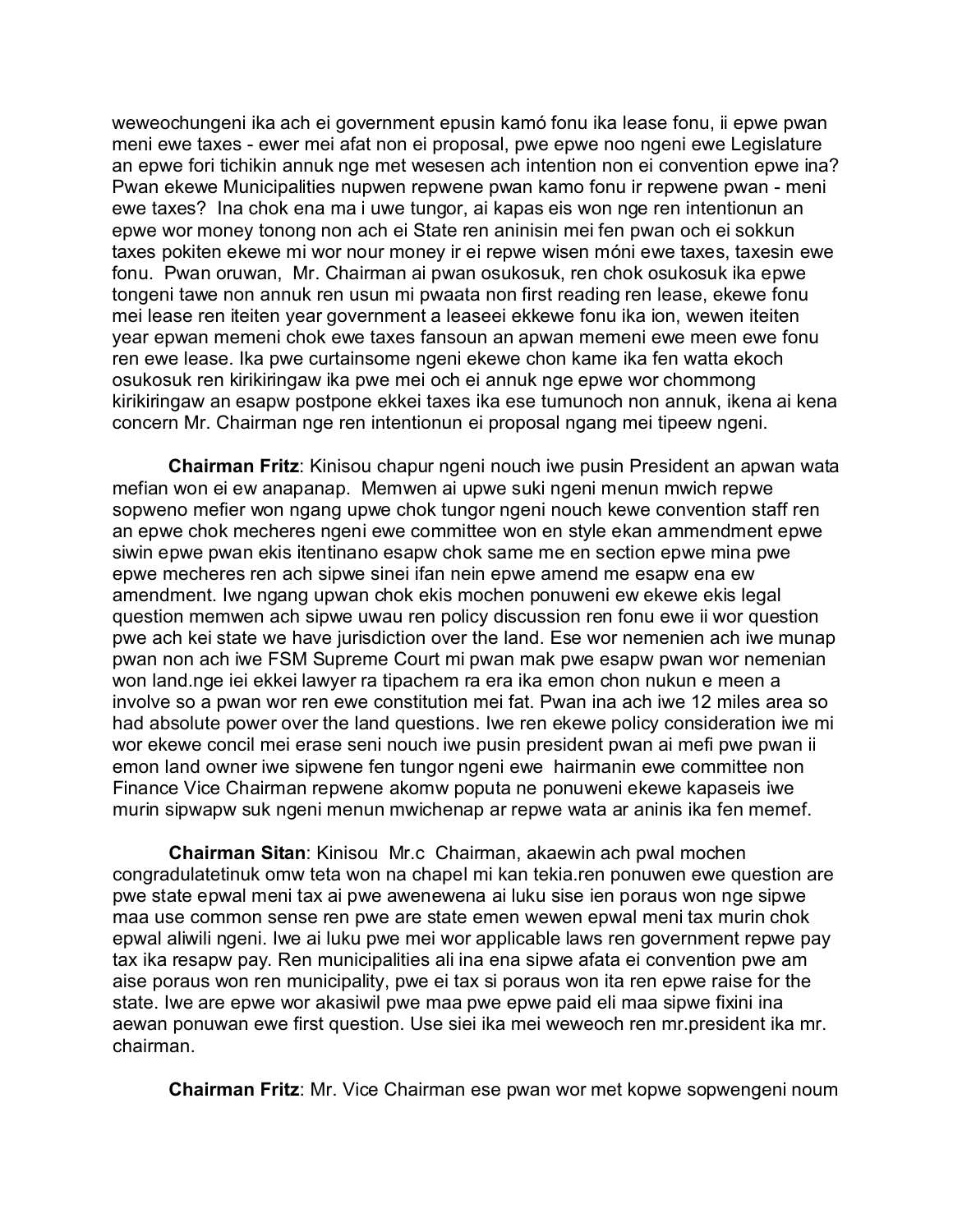iwe Chairman, pwan ika ekewe member non ewe committee nom, ika upwe nom eisini Mr. President a ponu omw kewe kapas eis ka satisfy ren ika mei wor ekoch ese ponu.

**President Noket**: Omusano ese mwo ii ponu ekoch, mi chok pwan soposopono ai kapaseis ita ren ekewe, my concern ren intentionun ei proposal. Ita repwe chok afata intentionun nge ika Mr. Chairman ika ngang mei tongeni, upwan ani osukosuken pwan ei sales tax ika ngang uwa amómó ngeni - ngonuk ew fonu, iwe wewen a taxes. Kapwan angei amómó ewe fonu ngeni emon apwan taxes, pwan ewe emon nampa unungat, apwan amómó ewe fonu pwan ngeni emon apwan taxes. we met intentionun ei proposal? Epwe ukutiw me ia ika epwene chok ngeni Legislature an epwene wisen fori epwene nimwu ika Wonu tetenin sales ika met, ifa intentionun ei proposal ika inet epwe kauu ika ewe chok first sale, ika second sale, ika third sale, an epwe protected. Iwe use kon nien fat ngeni ren intentionun ei proposal an epwe ifan usun ei taxes.

**Chairman Fritz**: Non ei anapanap iei ese wor pinepinan, wewen nge a maa nemeneman ach iwe Legislature. Ika repwe limiti fite transaction, ika ese limited usun chok maa sales tax ren cigarette, ese nifinifin ian a kukun ian nge mi chok taxes. Nge uchok kapas ren ei ee mak on the face, nge use sinei ika ina intentionun en committee ika.

**Chairman Sitan**: Ewer Mr. Chairman, ina ach mochen sipwe luku ngeni Legislature pwe repwapw do their detail. Pwe repwe nengeni met mi tawe me met ese tawe, awewe ren ei metoch fonu esapw usun, mei ekis sokkoseni pisek pun pisek mei kan sizable disappear nge fonu mei chok nonom. Iwe ina popun si muut ngeni Legislature. Nge pwan ew chok clearification ren metewe President e ura ren chon kamo fonu. Esapw chok ekewe mei wor nour money pwe io emochen maa fofonu nge epwe borrow ika mei okay. Nge pwan ew clarification ren ekkoch ekkei - delegates re concern ren ar - pwe epwe uu ngeni ar kewe Municipal Constitution an epwe tax fonu are epwe ataelo ekewe pochokul pwe ese wor amómó. Apw poluwan meren ach iwe committee ewer are maa ese mumuta sale an municipality esapw wor tax. Nge lupwen chok a wor ewe transaction ina ena tax epwe apply. Kinisou

**Chairman Fritz**: Iwe ren chok ai upwe pwan extend omw ina line of argument an epwe ii chok fat ngeni kich ach sipwe weweiti. Ika pwe ina iwe wewen pwe mei tongeni effectini ei anapanap, iwe epwe become nothing. Pwe ekewe municipality repwe chok era pwe ese wor taxes won fonuwer kewe, iwe in a sense, awewe chok, Weno ekan most amómó fonu maa ii enom won Weno. Ika Weno era ese wor taxes won property won nour kewe Constitution usun am pwan chommong non Southern Namoneas, iwe ese apply. Ai mefi ika ina iwe emwan ew omw na awewe.

**Chairman Setan**: Ipwe omusano ai luku mei mwan omw na explanation.

**Chairman Fritz**: Apw ina met kera.

**Chairman Sitan**: Apw met uko ura ei maa constitution epwe maa prevail over municipal. Are mi pinepin maa ewe municipal epwe amómó, iwe municipal epwe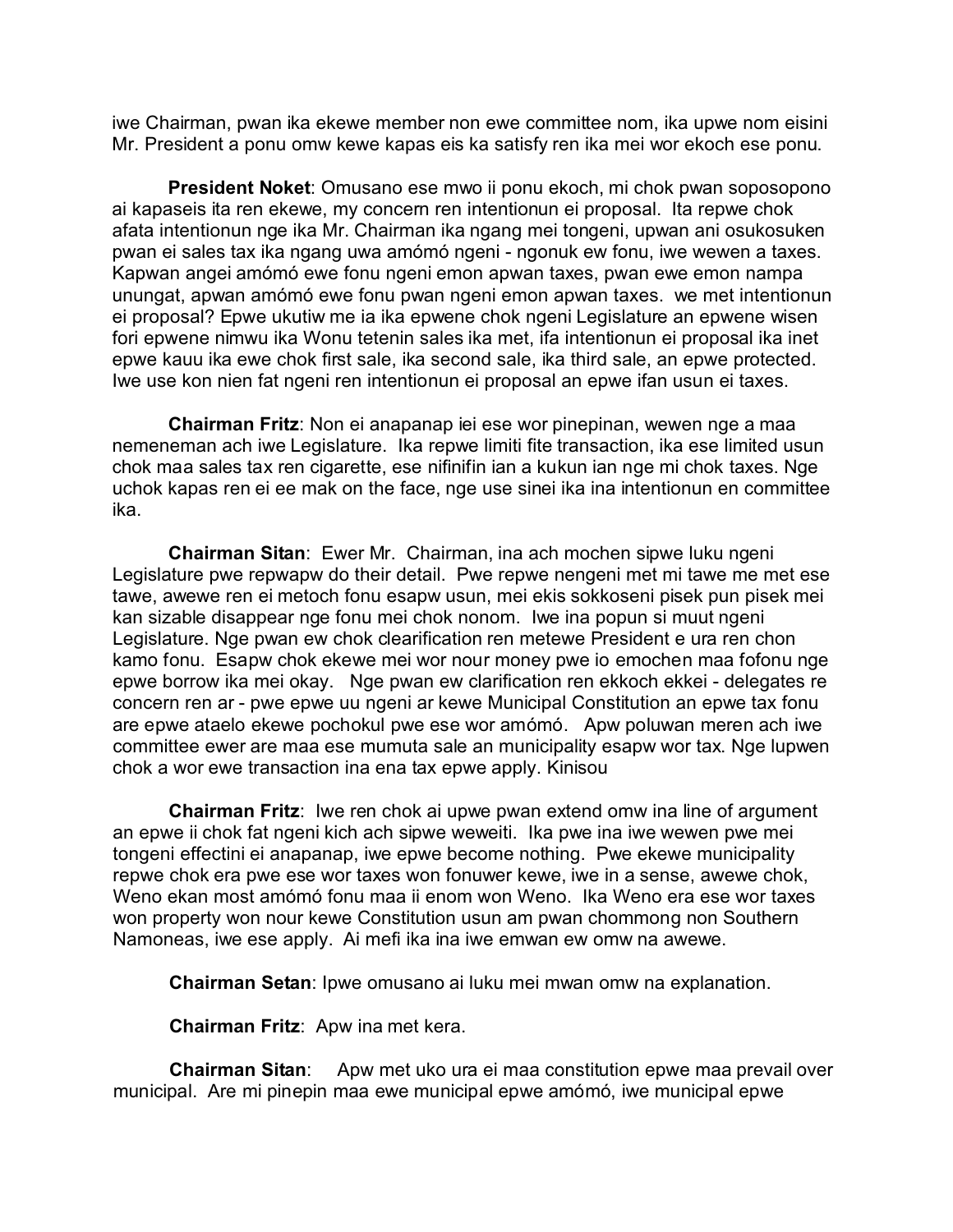enforce-ini ewe - nge are amwaliin wor en sale, iwe ise silei ion epwe enforce-ini for that reason, sale maa an State epwe collect ewe tax iwe ina ai ina, esapw wewen pwe esapw wor manamanan ewe sales tax pokiten ewe ew municipal mi pinei sale of land.

## **Chairman Fritz**: Iwe recess mwo ekis.

## **COW a asoso, a puan popusefanita**.

**Chairman Fritz**: Omusano uchok mina ena pwe mei wor ew wokisin pwan non ach iwe ekis recess mei wor ekewe kapas eis ren awewe chok, ika pwe emon e kómó fonu nge emóón ngeni efoch taraku, iwe met ew transaction mi cover non ei anapanap ika. Iwe mei och ewe Chairman epwe pusin ponuweni ren an memef ika pwe emon eno safei apwan wor móón pwe maa usun chok nge ew sale ach weweiti pwe era ita ena ese cover ren safei, nge ewe taraku metewe ke era mi intented pwe epwe cover? Mr. Chairman

**Chairman Sitan**: Ewer Mr. Chairman ren pisek mi weires ach sipwe put value on it. Nge are maa si poraus won ach sipwe include ren ekewe oreni ren pekin safei me met mi weires ach sipwe put value on, pwe mi except ese pwachenong ren pekin oreni safei me met nge eli maa ii sipwal fel poraus won ren pisek ika pwe epwe base on value are met initially am aike ekieki pwe epwe chok ren ewe money are - ewer.

**Chairman Fritz**: Cash transaction only ese pwan relaid nge ika pwe ekoch re mochen converted into goods. Iwe ami intention ese cover. Awewe chok efoch taraku has supposed to the cash iwe ese taxes. Let's make it clear pwe ir mei tongeni beat the maa intention ika pwe ir rese meen ngonuk 10,000 ra ngonuk efoch taraku ese tongeni taxes ika pwe ina iwe epwe fat. ai weweiti ami ouera pwe cash chok.

**Chairman Sitan**: Ina ma use silei nge iei ma convention epwe katon pwe ai luku iei ew loophole mi possible chommong repwe era oo, nge sipwe poraus won …..

**Chairman Fritz**: Iwe a naf mwo puan aninis seni Chairman, seni chon mwichenap, Mayor. Del. Nifon.

**Chairman Nifon**: Kinisou Mr. Chairman, ngang ita uchok mochen upwe fat won ion epwe moni ewe taxes. Ewe seller or the buyer.

**Chairman Sitan**: Ach ma weweiti nge ewe seller, ook the buyer. Iwe nge ina epweno won ewe epwe receiveni, iwe a pay tax. Wewen epwe increase ewe price seni ewe pokiten epwe incorporate ewe tax amount. In reality manión ewe e receiveni ewe fonu, ii epwe pay. Nge ewe seller - the value of the sale ina epwe increase, we sale epwe ne watte.

**Chairman Fritz**: Emon ewe e receive ewe cash pwe maa ewe intention ewe ma cash, ina epwe moni. Wewen nge ika ke amomoto eu fonu, ekkewe tax collecter resap etto kuta móón ewe fonu rem, pwe ngang ewe uwe angei ewe moni, iwe ina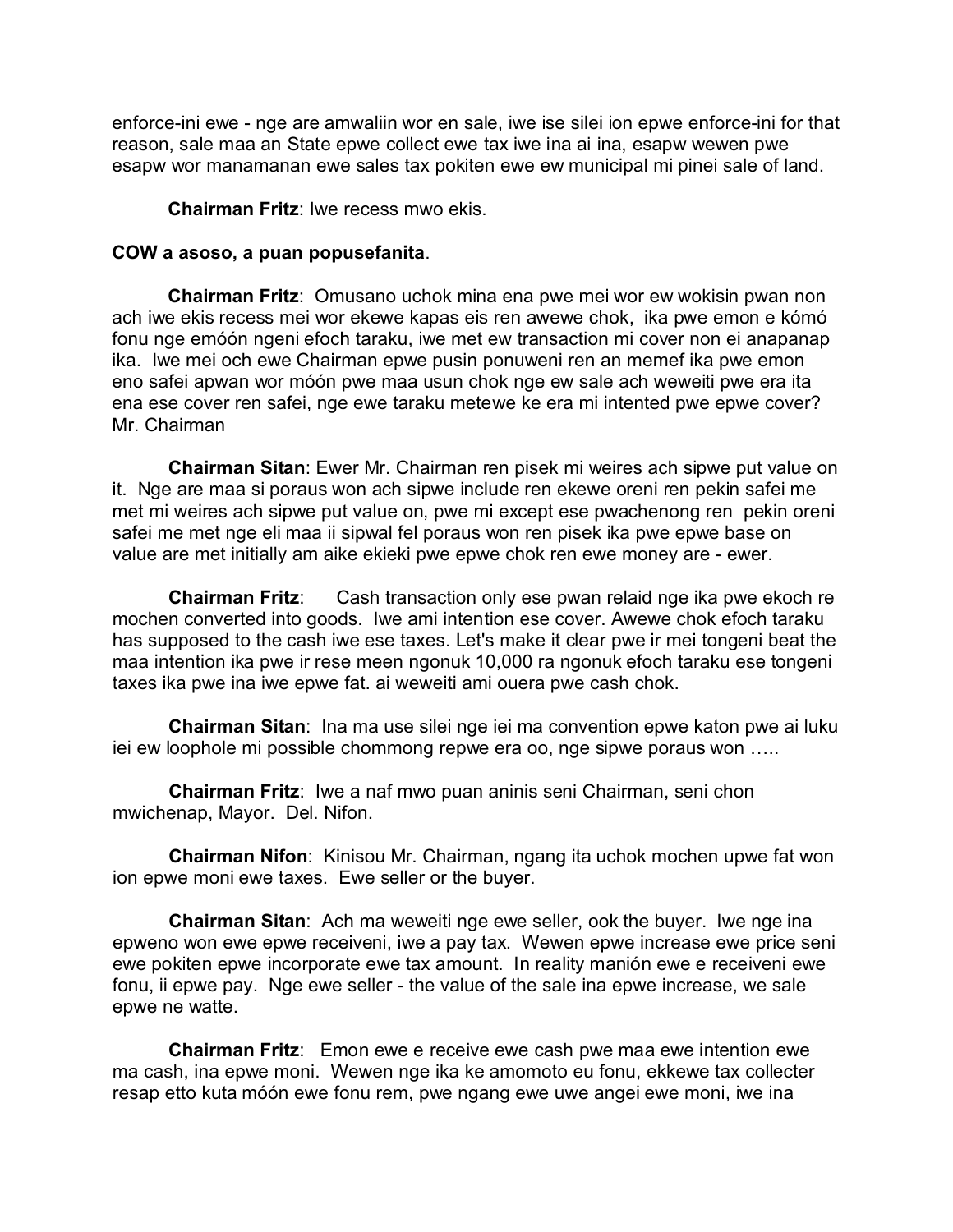repwe fen etto angei seniei ewe - ook ewe e amómó fonu ee epwe wisen ma móni, pwe ii ewe e angei ewe cash. Nge ngang uwa angei fonuwom we, ese chiwen wor taxes upwe - uwa ma fonueni nge en ewe ke angei ewe moni, iwe ekkewe tax collector ra etto angei ukukun ma meet taxes Legislatrue e ura pwe repwe angei.

**Chairman Nifon**: Kinisou pwe uwa fat pwe seller repwe moni ewe taxes. In other words aramasen Weno, repwe moni ewe taxes.

**Chairman Fritz**: Ika ke amómó ngeniei ngang upwe ngonuk ewe cash, iwe wewen nge en kopwene móni ewe meen pwe ka angei ewe cash. Uwa fonueni ewe fonu. Ewe ma seller.

**Chairman Sitan**: Apw, ewe buyer pwe e pacheta - nge ewe e receiveni ewe moni epwap aimuni noun Government. Usun chok ekkan store. Store collect the tax iwe a give it to the Government.

**Chairman Fritz**: Iei kich mi nukanapen discussion. Ien ma meten - ma ii ita kan en hearing ren met actually happend. Nge ren ekkei meen resap nóó ren ewe ee angei ewe fonu, pwe ese angei ewe moni. Ina repwe nóó ren ewe - ika mwo mi pacholong ika ese pacholong, nge in the end repwenó ren ewe seller. Repwe nóó ra monato, resap nóó ren ewe buyer ra ifan mwa ewe taxes. Pwe ese era uwa nikitatiw en taxes o pwe upwap ngeni meen. Ai mefi ina repwe nóó - ika esap ina intentionun ewe maa seller epwe pay tax. Nge feen ien en kapas eis, normally sales tax uu usun nge ke ura pwe sales tax. Re deal with people who does business, nge ekkan esap wesewesen business, esap ar regular course of business, pwe once in a while transaction pokiten emon márárien epwe no Hawaii, nge ese wor món, ika emonewe e osupwangan an epwe fori mettoch, iwe a poraus ngeni. So fen ina ena question ekkena awewechok once - is not really a business. Once in a while transaction, you want to cover all regardless whether ika pwe ir mi into that of doing business. Iwe I had, uwa nenengeni pwe met sipwe fori business kind of tax on the transaction. En mi wewe ren metei uchok ii raise ren discussion purposes.

# **Chairman Sitan**: Ewer, ewer.

**Chairman Nifon**: Mr. Chairman, omusalo ita ai weweiti pwe ita epwe inan. En taxes sie mochen sipwe awora epwe treated as usun chok en sales tax. Kich aramas sie etinong lon ekkan company sia moni ewe taxes. Kich sie moni ewe taxes nge ewe company echok dilever to the Government. Pwe ita ai nenengeni ikenai the same ideas true with this. Iwe ina pwata -

**Chairman Firtz**: Ewer, ewe seller ma - pwe en kopwe angei ewe moni. Nge non ena moni esap noum chok, puan och noun muun, ika Legislature e fori taxes.

**Chairman Nifon**: Ewer, ina pwata uwe ura pwe ika ma sie, omusalo ika upwe ititingaw ngeni ach ei mwich, nge ika sie nengeni iei, fonuen ion nan fonuen Tuter, Tuter ian Nama, ian Mechitiw. Iwe ina ena ufen era pwe ika sie passinano ena meen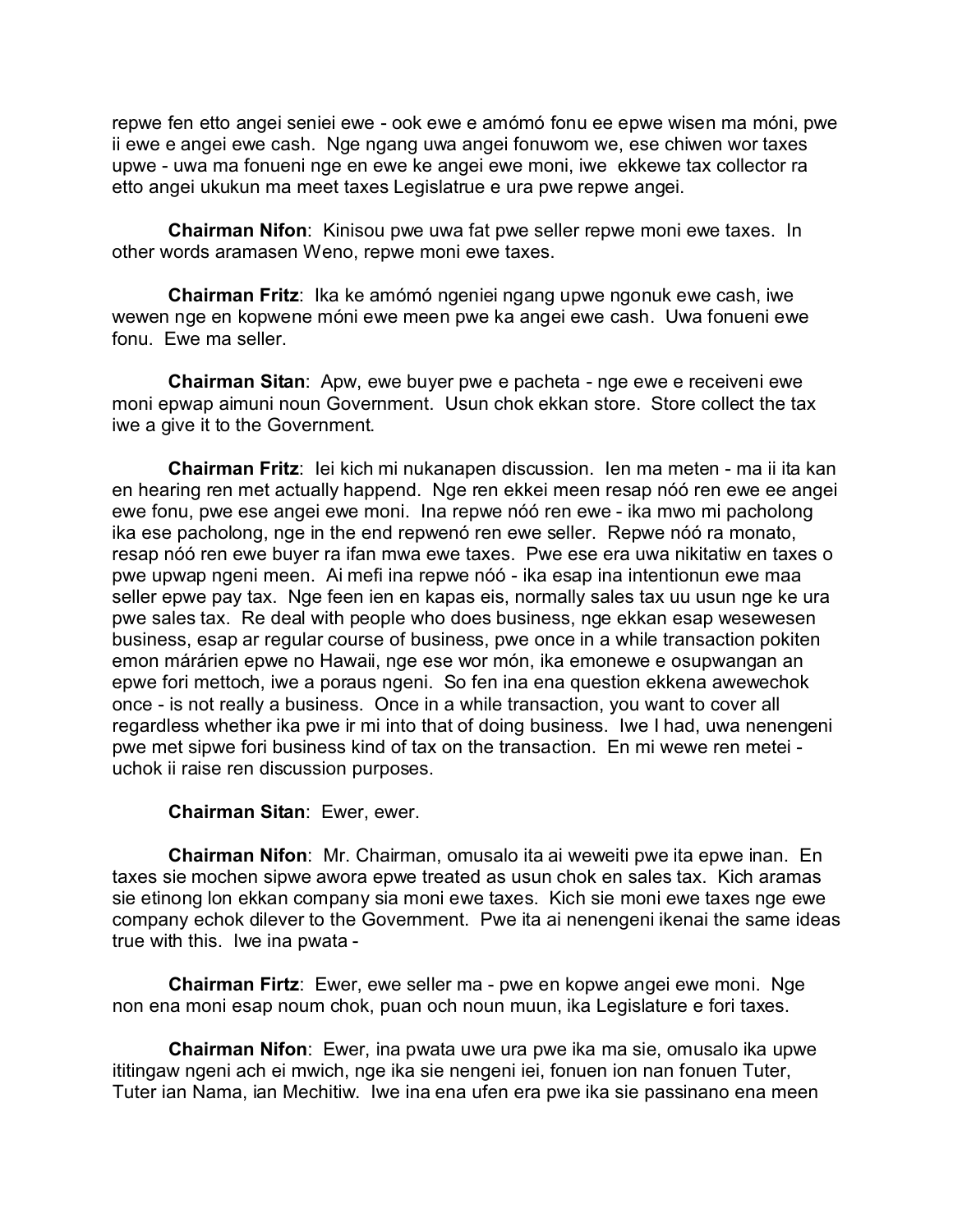iwe ina epwe koon nien heavey burden won aramasen Weno. Most of the land purchases epwe fis won Weno.

**Chairman Fritz**: Iwe ina, mei pung, eni ma ii in reality ina epwe ina oukich ekkei ma sefanin Weno, sia kan etto ese wor neniach sia kamo fonuach. Ina popun most transaction iei e fis ikei, puan iei nenien business activities. Iwe ena business epwe lease or sell, nge napengeni epwe ma fis ikei. Burden or ese burden, nge the fact is ina epwe - napengeni epwe fis ikei. Nge mi puan tongeni fis ii won meinisin. Ika maa e wor amómó according to ei intention pwe meinisin repwe kamo. Iwe ren kamo ena, nge lease, ai mefi ekkei existing lease pokiten remi protected under puan eu provision lon ena constitution iwe ita ma ei anapanap ese tongeni epwe kúúr. Ika met, ifan mefien ena committee epwap ma prospective. Met minafo e tonong murin iwe a ma bound by, sap - ifan intentionun ena committee afata mwo.

**Chairman Sitan**: Ewer ma ese tongeni maii retractive usun chok any law. Nge met ei sie poporaus won since nanew Mr. Chairman, ren aree a wor payment next year. Iwe ita ururun ach ma intention pwe epwele pacheta ewe tax. Chilon chok ewe agreement mi ese mutate. Iwe are epwe tufich epwe wor amendment ngeni ewe lease agreement pwe epwele incorporated ewe additional expense iwe epwe fis. Are ma ese tongeni, iwe ese tongeni.

**Chairman Fritz**: Iwe ren chok an epwe fat, pwe monun mich repwe puan weweiti pwe mi chommong ekkei lease won Weno. Wewen nge mi fen era pwe ekkewe land owner resap responsible for whatever tax. Nge ren ena wewe, ika pwe ke ura pwe epwe suk sefan ar repwe renegotiation a ma kúúr ei. Nge ika ese wor pwe rechok awewe chok pwe ekkewe re ura met wewen am oupwe sukisefani nge we're better off under the existing agreement. Nge ena agreement mi still good, nge wewen nge ma ese ma kúúr. Ika met esap ina wewen omw na. Sichok afata pwe epwe fat for the record.

**Chairman Sitan**: Ewer, ese tongeni - uu ma ese tongeni retractive ren ekkan existing agreement, chinol chok ma are mi mumuta. Iwe epwap…..

**Chairman Fritz**: Chairman Stephen.

**Chairman Stephen**: Kinisou chapur Mr. Chairman ngang uwa meen ani ekis osukosuken ena osukosuk. Ika ngang ewe buyer, Peter ewe seller, iwe epwe wor ei advance consideration, ren ewe tax. Pwe awewe ese wor noum moni, iwe chok ewe moni uwa fen ngonuk in exchange for your property. Iwe ewe tax e deprecateni valuen omw we property. Ese chiwen ewe value ke offer me ai upwe ngonuk. Pun uwa ngonuk ewe moni government a angei senuk ewe tax out of the money I gave you. Iwe ina sells e depreciateni ewe value of your property as you originally negotiate ngeni ei, ai upwe moni. Iwe wewen nge still the buyer buys the tax. Pun non ami negotiate ina kopwe kan uan ekieki, chechemeni pwe mi wor ewe taxes upwe moni. Nge still the buyer pays the tax. Pwe ewe person who doesn't even have a cash before selling his property. Upon selling his property, iwe ina wewen uwe fafanono pun ngang u mochen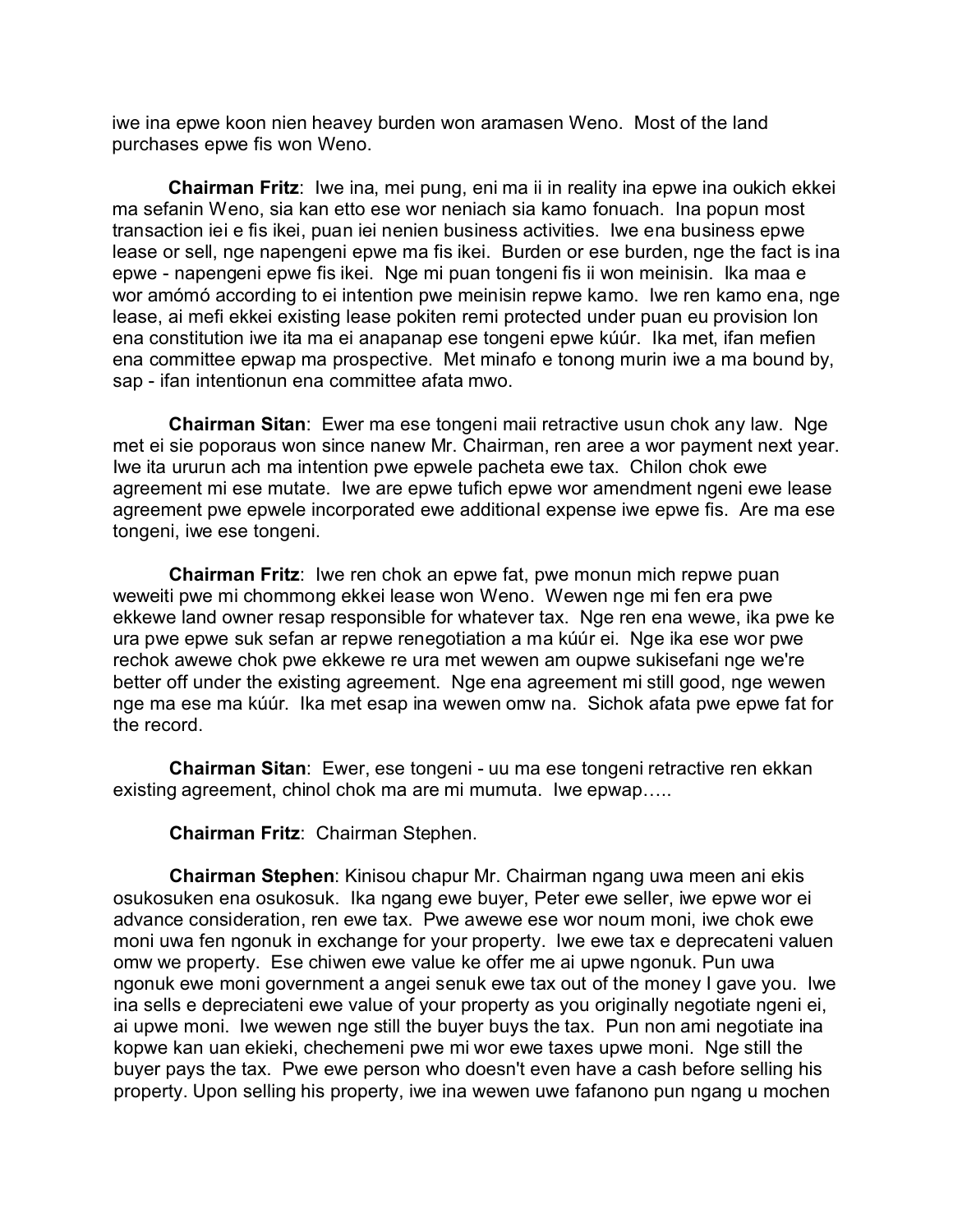\$100,000.00 ai upwe ngonuk. En ke offer \$100,000.00 iwe uwa moni ngonuk. In the end, iwe ese chiwen \$100,000.00 ke angei as your assest ngeni fonuwom we, pwe a \$75,000.00 pwe ka payoffni fite percent as tax. Iwe ina ena uwe ani osukosukan pwe ma ewe exchange epwe fair for mutual parties. Epwe based on mutural consideration, nge wewen nge ewe buyer mei - ii ewe epwan chok payni ewe tax. Epwe ne pay in excess of the value ke offer me om kopwe offered me - om kopwe afford the tax. That is not a mutual transaction…..

**Chairman Fritz**: Sipwe mwo declear a short recess pwe mi - alolon an kapas eis.

## **COW a asoso, a back to order**.

**Chairman Fritz**: Mi pung metenan e ura okay, ita fonuwei we uwe era \$75,000. Mi wor ewe kapas eis mi raise seni ewe Chairman on committee of Governmental Structure ngeni monun ewe committee won finance. Iwe sipwe tungor ngeni Chairmanun ewe Finance Committee epwe mwar ponueni an epwe fat ngeni mwichenap. Mwen ach sipwe soposopono memef.

**Chairman Sitan**: Ai weweiti ewe kapas eis, ika pwe omusalo Chairman, kose mochen aliwini mwo ewe - pwe uwa malukala uwa rukoruk iei.

**Chairman Fritz**: Chairman Stephen, eniwini omw we kapas eis. And make it short pwe epwe mecheres ne ponueni.

**Chairman Stephen**: Ai we kapas eis echok weneiti ewe transaction between the buyer and the seller, with regard to ewe tax e impost epwe assest. Ita non ai nenengeni nge ngang ewe seller, uwe offer won \$100,000.00. Iwe ka wato ewe \$100,000.00 iwe ese chiwen one hundred thousand dollars pwe a depreciated pwe upwene pay ewe tax. Ina ena uwe ani osukosuk, ika pwe upwe pay ewe tax as seller. Iwe use mochen - wewen usap fen amomo, wewen nge I'm loosing money, value of my land pwe upwene fen payoff ewe tax out of the money.

**Chairman Sitan**: Ponuwan, ewe burden won ewe seller. Wewen ma are kopwe amomo fonuan, iwe kopwe put into consideration ma epwe pay as tax. Pwe ewe buyer ii ena epwe passed on to the government.

**Chairman Fritz**: Iwe ren chok an epwe clear ewe record, nupwen ekkewe tax collector repwene etto repwe based ewe tax won met ewe original \$100,000.00 nge esap \$125,000.00 pwe ewe 25,00 a fen noun, in terms of transaction pwe ewe paper ma epwe reflected pwe \$125 thousand, instead of \$100.

**Chairman Sitan**: epwe based won we \$100 thousand pacheta ma ewe \$25, thousand wewen nge ewe sell epwe add on ewe.

**Chairman Fritz**: Iwe wewen nge ika epwe awewe chok ika e 5%. 5% of the \$25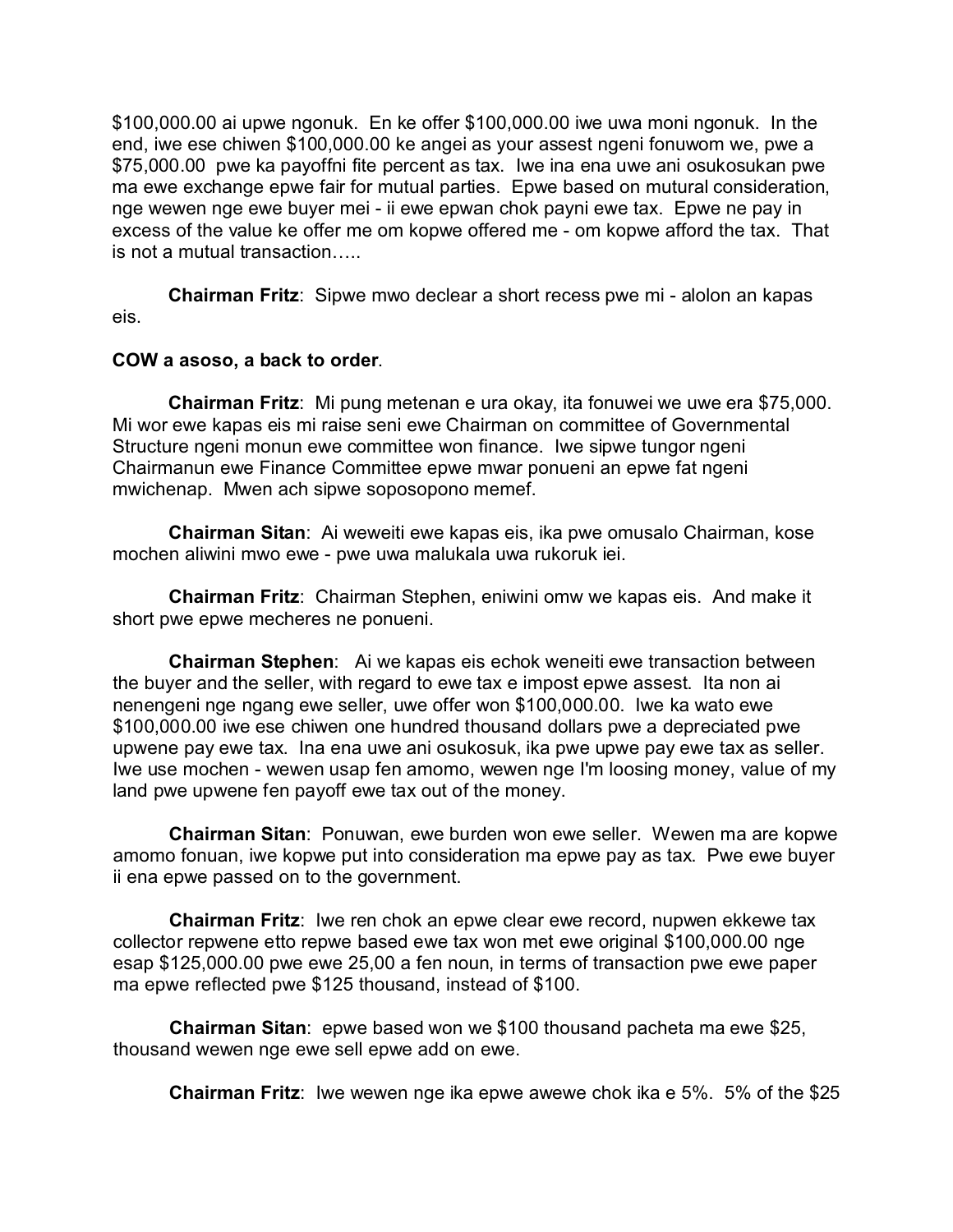thousand or 5% of the \$100,000.00

**Chairman Sitan**: 5% of 100.

**Chairman Fritz**: So wewen nge ewe seller epwe ne aritimetiki ika mi silei pwe 5, or whatever 5 is. Iwe a okay, I'm sorry but since upwe moni taxes iwe iei fonuwei ei epwene kan 115, 00 ika 120,00.

**Chairman Sitan**: Ewer, ewer, usun chok ma - same as hotel, om en, ien amount, iwe ra add up the tax, iwe ina.

**Chairman Fritz**: Nge ekkewe tax collector ra etto ren ewe seller iwe ra where is the 15 thousand. That is, nge epwe wor requirement pwe repwe ura pwe repwe register, repwe mak - epwe nom ekis pwe repwe tongeni sinei ian. That's he only way ewpe work. Nge ika ese meen iwe chommong chon tipachem. Del. William.

**Del. William, K.**: Kinisou chapur Mr. Chairman, ren an chok ii epwe puan anisi Chairman Sitan won enan napanapen buyers ika tax levy. Ai luku ika sie nengeni business nikinikin en tax ewe puan ina usun. Ren ren an epwe cover up all ekkan paper works ai nuku epwe nikinikoch ika pwe e sa ngeni Land Commission, iwe Land Commission me ewe seller ir repwe make ewe tax. Ika ii epwe wisen collect ewe tax a ngeni ach we revenue ika met. Ren an chok epwe anisi an Chairman nan - an epwe tongeni emphasize ni ifan mokutukutun ewe moni a noo ian, an esap - an epwe fetanoch.

**Chairman Fritz**: Ewer ma ita ar eni anean pwe ewe Legislature epwe provide ekkena procedure. Ren collection me ian epwe attached meian ena - nge ren metewe sie mochen epwe chok fat ika clear ika fite ena tax won ewe - we e nom non mokuran ewe epwe chok amomo ika met. Iwe ai mefi a puan ekis fatafat ngeni monun nemwich. Ika met. Floor Leader Harper.

**Floor Leader Harper**: Ewer, kinisou Mr. Chariman. Ngang upwe pwarata ai mefi won ei proposal, ai uwa men ani osukosuken lon ekieki. Usun nge ekan saramaolo pual kirocholo ren ekkei kapas eis me ponuan. Iwe lon ai uwa nenengeni metakkei ponuan ekkei kapas eis iwe, usun nge upwe pual niwiniti chok ekieki me mesemwan. Ai use tipeew gneni ei proposal. Ewer mi pung pwe ren ewe usun kich mi pwapwaiti, kich mi tipeew gneni fan iten ma pual ina eu alen moni tolong ngeni ach ei State Governmrnt. Nge metei ngang epwan nonom rei mesop, usun epwe eselipato ai usekon tipeew ngeni, aewin usun uke nenengeni nge epwe wor unfairness. Lon mokutun ei sakkun angang, nesor me polon. Usun met mi tota ren chommong ra poraus akkom. Epwe wor ekkoch amomon fonu ika metena real property epwe pwa gneni ach ei government. Iwe government epwe angei taxesin ren chok mwo nefinen aramas. Epwe puan wor ekkoch iwe esap tongeni epwe pwa ngeni Government alongolong won ekkwe wewe, ika pwe - ika mwo pwe mi wor ewe cash transaction ewe seller a angei ewe cash, nge lon ar rpewe kirikiringaw fengen ekekwe buyer ar rpewe tipeew fengen lon kirikiringau pwe repwe era pwe kopwe chok era pwe uchok fang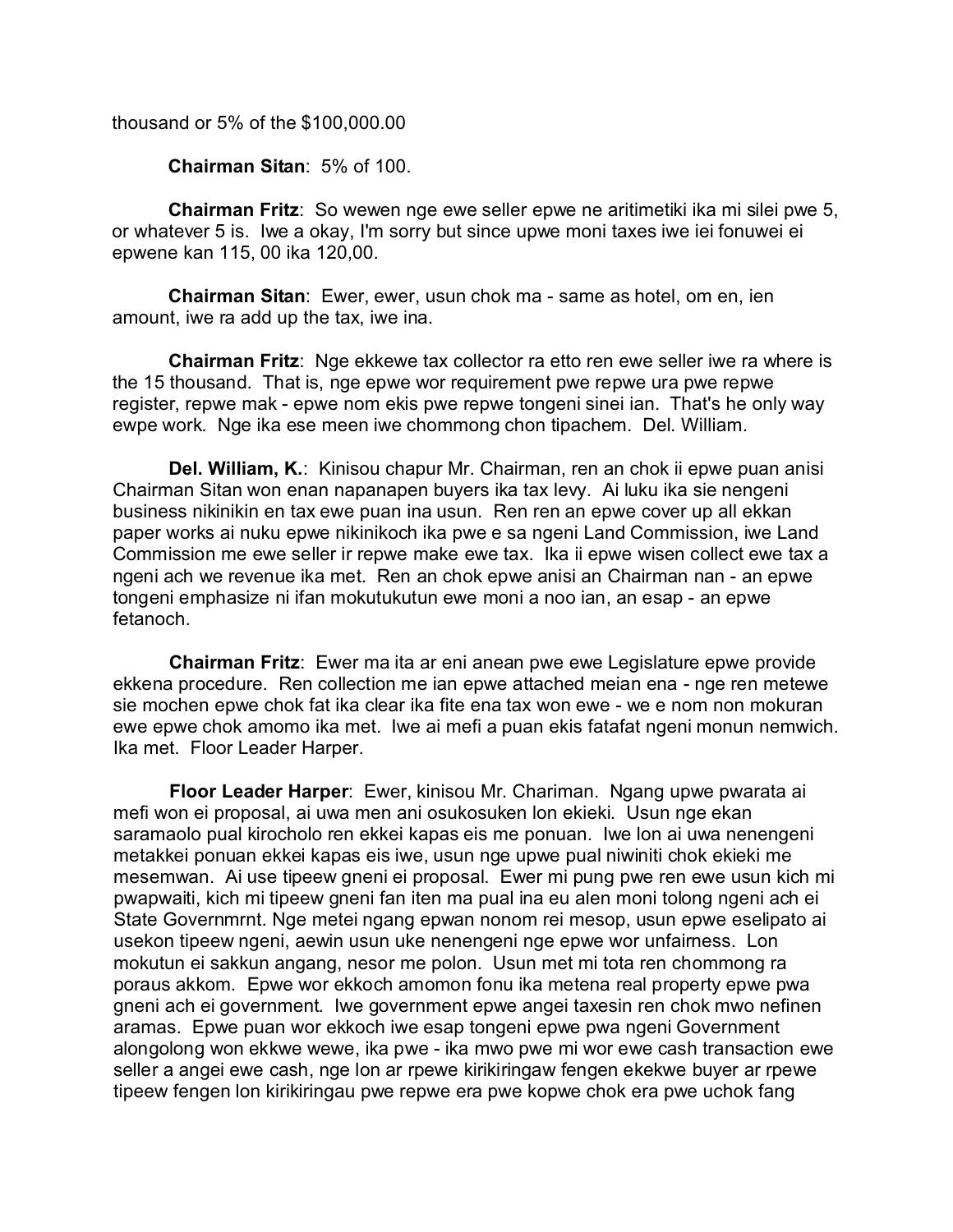ngonuk ika. Sichok ekesiwin metoch ika. Iwe ikkena ekkena uwe nenengeni epwe wor unfairness mokutun ach angang nesor me ponon. Pokiten koch epwe pwalo ar amomo fonu iwe repwe pay taxes nge ekkoch ir mi puan tipachem ar repwe angei chok niwinin fonuwer iwe resap puan awora taxes ngeni ach ei govenent. Me nukun ena upwan nenengeni nge usun nge ewpe fen discourageni am ekkewe mi osupwang ne amomo fonu. Ika pwe mi worm war eu fonu fansoun am aia nom lon osupwang am aia mochen amomo fonu, iwe usun nge epwe discurageni kem alongolong won metewe Chairman Stephen e pwarata. Pwe awewe ika iwe chok eu fonuwei ngang mi luku pwe ese chiwen wor pual met upwe ani tufich won nesor me ponon. Iwe uwa ekiekin ma upwe amomolo won mwar watten moni, ika upwe watta won ma 50 thousand, iwe ika pwe ewe Legislature epwe fori annukun taxes won fonu nesor me ponon, nge epwe awattei. Awewe ika pewe 30% ika 40% alongolong won ar repwe ura pokiten ekkei sakkun angang ika mokutukut epwe fis fan eu, iwe ina popun upwe kuta alen an government epwe watte moni epwe angei seni. Esap usun en sales tax lon sitowa me metekan every day. Ika repwe raiseni ewe 40% nge ita ngang uwe ura pwe upwe amomo won mwar 50thousand pwe epwe naf ngeni mokutun family me aterenges lon fite year. Iwe ewe 40% epwe times ewe 50 thousand, iwe ina epwe forata ina epwe 20 thousand, ika usap mwan. Iwe lon ai upwele amomolo iwe usun nge ma likilikin nge a momong nge epwele puan discurageni buyer ar repwe tongeni moni ewe fonu. Nge ika pwe ese wro ewe taxes, Legislatature ika mi watte, iwe imi luku pwe emon mi wor noun moni mi puan tongeni ura iwe ika mwo ma 50 thousand, nge ianan ngang mi puan naf ren. Iwe ita a mwan wor ngeni ai we family lme aterenges am oupwe pual manaw won we ekis moni. Iwe ina ena met efen puan esenipato ai use tipeew ngeni, alongolong won usun nge epwe dicurage ni ekkewe mi osupwang ar repwe mwar amomolo eu fanu ar repwe angei namotan. Nge a fen puan discurageni ekkewe mi wor nour moni ar repwe mwar anisi am ekkewe mi osupwang. Ar repwe mwaar ngenikem mwan ekis watten moni alongolong won taxes. Ika pwe Legislature epwe kirikiringau lon ekiekin, a awateta taxes fan iten amomo fonu. Kinisou chapur.

**Charman Fritz**: Kinisou chapur ngeni Floor Leader Harper, ren mefian kewe, a men pung metekewe e apasa mi tongeni fis down the road ika sise tumunochu ach angang. Iwe mi puan chiwen wor memef.

**Chairman Sitan**: Kinisou Mr. Chairman, upwe satuni ne ponueni ekekwe kapas eis ika concern seni Floor Leader. Aewin epwe wor kirikiringaw simi weweiti epwe ii ina ekkena sie anean - find ach sipwe resolveni usun chok met mi kan fifis ikenai. Awewe ren importers, ren pisek ir mi tongeni amwanalo receipt. Ikena mi fis, iwe fen puan eu intentin ei proposal, mi pung metewe Floor Leader Harper, ee apasa, pwe sifen puan mochen pwe epwe discourage sell of land. Pwe land mi eu commodity are eu mettoch mi auchea. Upwe use example ren usun chok ma ren high values ren cigarrettee, iwe ekkan mettoch mi high tax. Ina popun epwe high pwe epwe discourage, nge ena epwap nom ren Legislature epwe fori. A nuku met an Floor Leader concern mi pung pwe ina eu intent am aipwe discourageni aramas repwe sell. And Constitution mi pual aweireki ren selling land, nge nupwen chok a fis ewe transaction wewen epwe wor ekis penalty ngeni ewe amomo fanu. Nge ina epwe pass on ngeni ewe epwe buy. Iwe in short a land eu mettoch mi auchea, nge epwe fix ma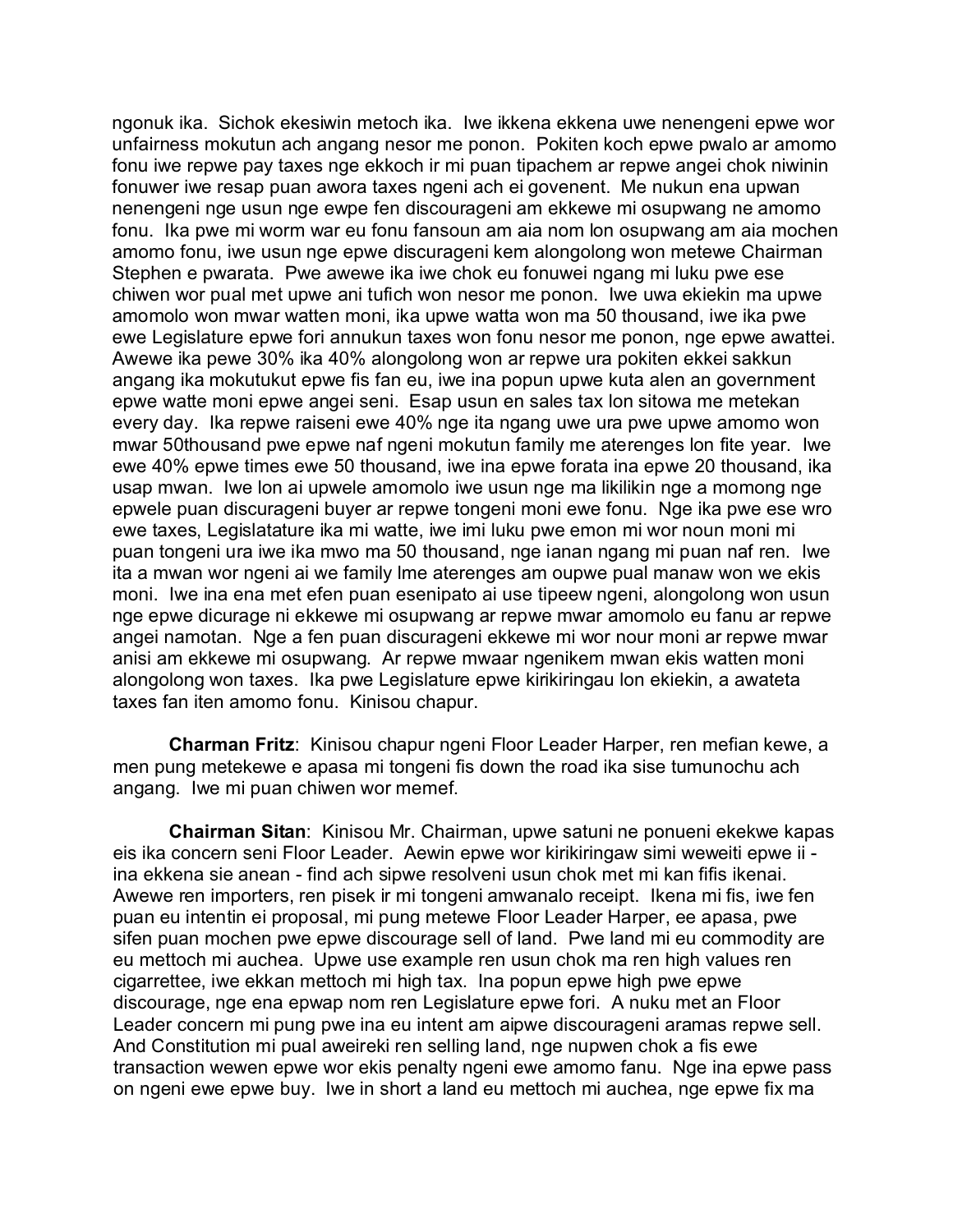tax in accordance. Usun chok ma ekkan mettoch mi - sipwe awewe ren ekkan mi luxury items. Ren pekin taxing, kilisou.

**Chairman Fritz**: Kinisou chapur ngeni Chairman, mi puan mai wor ways to deal with that ika fen ina ouwa prohibitni sell of land ika ekan ina sakkun. A chok ruu fonuom, esap chiwen mumuta amomo pwe ma fonuen noum me met, esap koon puan kirikiringaw gneni noum kan. Iwe ika punuom na ete kan puan emenimen ngeni emon, nge ma ina usun. Umochen kapas eis ngnei ewe Committee, met ren tideland, puan met ren en eminent domain ren chok an epwe fat. Ika eminent domain e mecheres omw na, met ami intention, government a etto a for sale, mi epwe puan taxes?

**Chairman Sitan**: Sure, yes.

**Chairman Fritz**: The answer is yes, a clear ewe. Aruan nge sat, tideland, amomo lolo, ese pual intented pwe epwe puan kimono ika apw. Ren chok ma ii an epwe fat.

**Chairman Sitan**: A weweiti Mr. Chairman, lolo iei lon ei fansoun, a puan usun chok ii fonu. So the answer is yes.

**Chairman Fritz**: So the answer is yes. Any sell for lolo, fonu taxes for ma ekkewe ma popun mi touu me mwan.

**Chairman Sitan**: Yes.

**Chairman Fritz**: Iwe ese puan chiwen wor kapas eis, Del. Mori.

**Chairman Mori**: Ai chok puan kapas eis ren ika fen ii puan ngeni members lon ewe committee, ika ei amendment esap fen createni ekkoch osukosuk mi unncessacary. Ika - iei uwa rongorong uwa weweiti ewe seller epwe collectni ewe tax. Iwe pun a wor allukun ren ina ma Legislature epwe fori allukun. Ewe seller a collectni ewe tax, a kamoch ewe moni, ese afat ma ika pun inet fansoun epwe tongeni monatiw ewe taxes. A kamoch a nouni, tax collector ra etto ese chiwen wor, a nounano. Ikkei sakkun problem nge ai luku epwe unnecessary. Use sinei ika ami mi wor ami anapanap ngeni ren an esap…..

**Chairman Fritz**: A men puan och ewe kapas eis e touu meren Chairman Mori. Pokiten ika pwe ma ina wewen nge ewe seller only one sell, a tik pwe an niwinimang. Iwe puan lon nouch na chunap mi puan afata ese wor kanapus ren niwinimang. Iwe mi puan ii och om minata ena pwe sipwe ekieki, pwe ach ei anapanap mi relate fengen, me puan ekkewe ekkoch wokisin. Sisap chok nenengeni ekkei anapanapen isolation nge ifan sakkun ar relate to each other. Pwe rete crass iwe ra era pwe tipisin ewe mwich pwe re arupa ekkena wokisin. Ifa, chairman ke mochen.

**Chairman Stephen**: Omusalo ika pwe uwa out of order ai uwa pokuono an Mino we nge ese mwowes. Nge ika ewe seller ika whoever should pay the tax ewe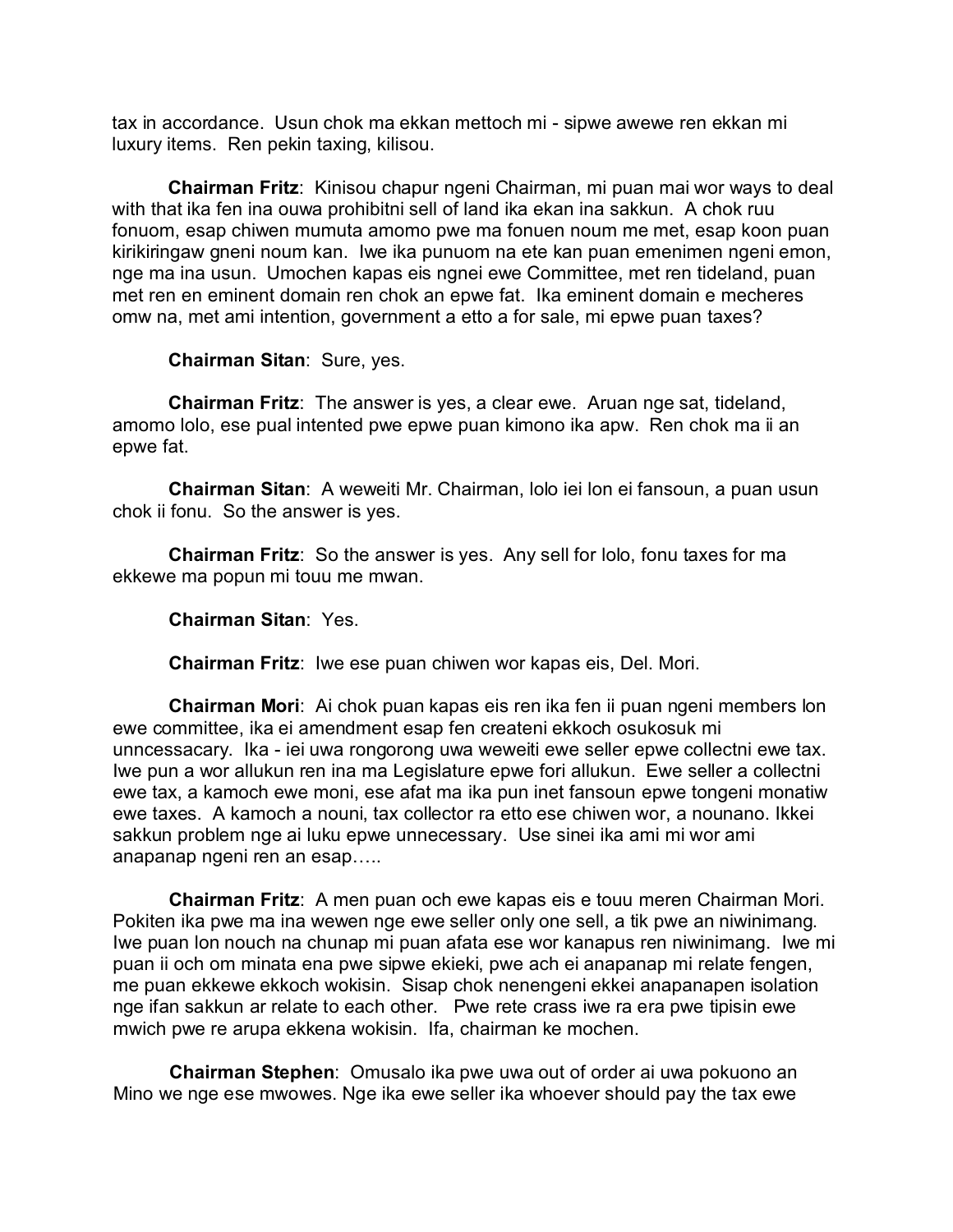transaction mi valid. Is there any validity to the question of ownership ina ena kapas eis. Pwe ai nuku ika use pay ewe tax ewe transaction ese complete. Wewen ese own the property. Oruan ewe Mino a fen wata, ren control institutional usun met Del. William a watta. Napengeni ekkoch fonu ese mwo determine ese institutionalize by Land Commission - fonuach kei meinisin. Weno chok a ploted me metekan. Iwe epwe wesewesen out of control ren ekkewe fonu, chochon ekkewe fonu. Ika am ouwa chok sapefengen fan chepen, nge lon oreni, am ouwa recognize pwe am ouwa fonueni fonuen ekkoch kewe. Nge sipwe realistic in terms of practicality ren ei proposal, ika pwe ese practical, put into enforceable ika pun proposals ika annuk epwe enforceable ika echok stop at a point, nge ika esap tongeni enforceable iwe sipwe puan nengeni pwe esap och, mi invalid, annuk ese tongeni fall enforceable. Iwe ina ena sipwe pwan ma nengeni the enforcibility of ekkei proposed amendment, constitutional amendment. Kinisou chapur.

**Chairman Fritz**: Kinisou chapur, eu chok concern ke raise mike - mi valid ewe sell, I mefi ma ii between ekkewe parties mi valid legally pwe ma eu contract. Nge epwe chok wor ma an ewe government lean, wewen nge a ekis wor an ewe government pung won ewe pokiten ese ma - mi wor ewe ita taxes ese touu. Nge ren ewe transaction ururun ita epwe valid.

**Chairman Sitan**: Kinisou, ach we committee e nengeni pwe ekena punitive damage epwe incorporated lon ewe enabling Legislature are ewor cheating ika met. Ekkena epwe afat, iwe pwal ai luku detail ren met kei e nap ach question ren, ren government epwe tax are esap tax. Ese let ika mi wor alluk mi existing are ese wor iwe ina epwe afat lon ena statute epwe for seni Legislature. Kilisou.

**Chairman Fritz**: Kinisou ngang ekis ai concern ren metewe ke apasa Mr. Chairman, ke ura pwe pokiten ke mochen usun nge itan ke ura pwe deterrence pwe resap amomo fonu, iwe me ikena wewen nge epwe ekis men ngeni ewe concern seni Floor Leader, pun ita omw na intention nge repwe awatei ewe taxes. Pwe epwe deterni nge ika pwe a watte iwe ai luku meni epwene ku metekan delegate re concern ren. Niwinin ewe fonu, 100thousand, nge ika 40% an epwe effective, iwe ma 40thousand dollars tax. Iwe ena 40 thousand first ewe buyer epwe discourage, I don't have another 40 thousand to add to 100. And puan ma ewe epwe angei - that's my land met wewen oupwe puan angei valuen fonuwei, a kon nien too much. Uchok ii kapas ren we deterrence aspect ke minanong. Nge ika pwe ke mochen kopwe restrictni deterrence, iwe fen put in somewhere where no sell of land, after you only have one piece left are met. Ika pwe ina ena meet, nge ngang mi weweiti pwe ke mochen go after the sell.

**Chairman Sitan**: Ewer, upwe come back to Mr. Chairman, ewe same as tabaco and alcohol. Iwe ekkei mettoch mi dangerous ngeni kich, nge same - ma we try to make some money out of it. Iwe ren ach sipwe try to be - on both side mi weires ma we must take one side ren ekkewe chon osukosuk are ekkewe chon mochen kamo.

**Chairman Fritz**: Puan ion.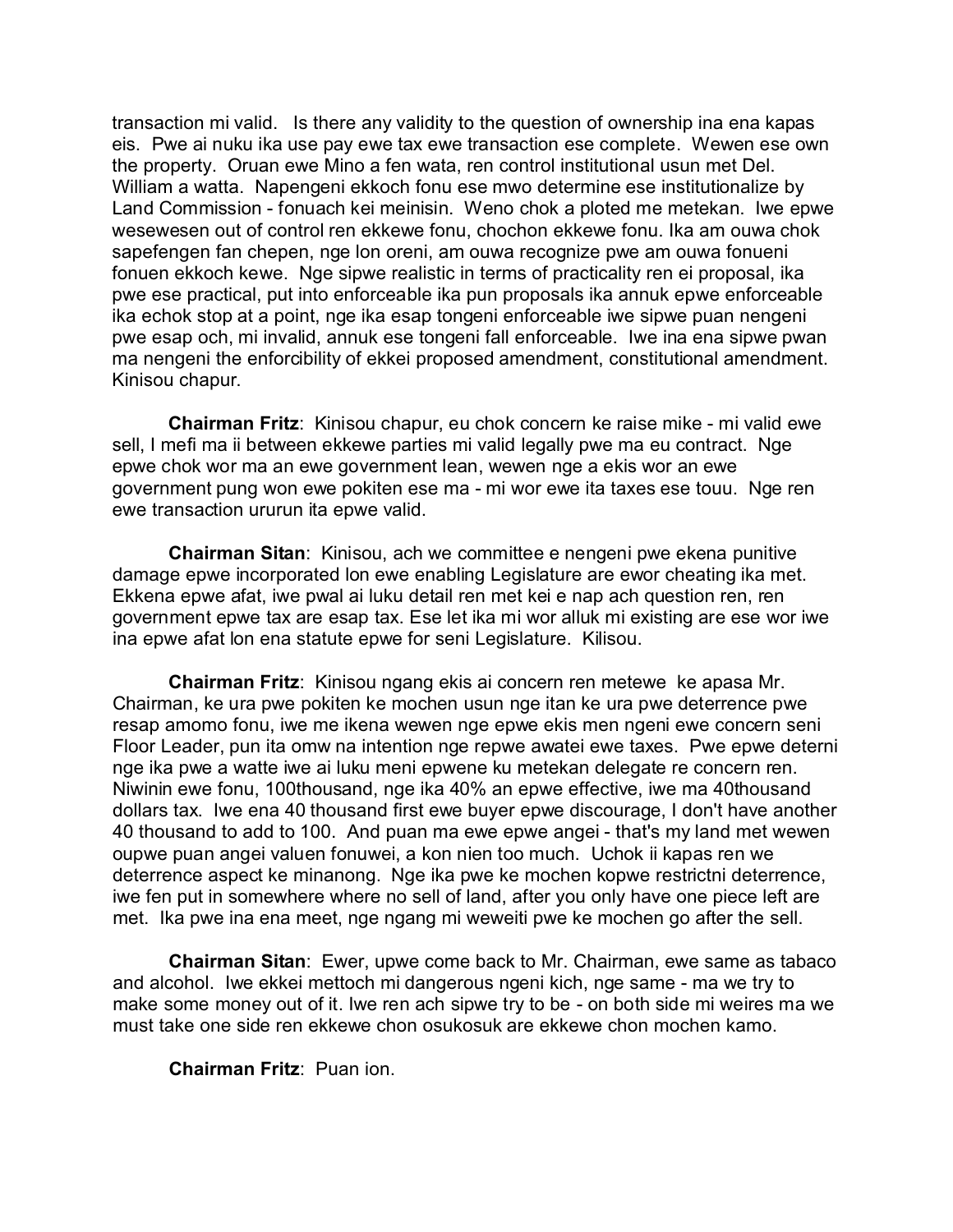**Del. William, K**: Ouse mochen sipwe mwo ekis ngaseta.

### **COW a asoso, a puan niwinsefan**.

**Chairman Fritz**: COW a puan poputa, lon ach we ekis asoso kich mi chok chiwen angei mefien delegates won ewe CPNo. 3-06; porausen epwe mumuta ekis taxes ren sale me leasing of real property. Nge menukun ena ese mumuta gneni municipal or state government. Ina non nouch na rule No governmrnt, wewen nge era pwe ese wor muu iwe ma ikenai ruu chok ach kewe muu, Municipal me State repwe taxes wor real property tiwenon chok ren nono me lease. Sia puan ma weweiti pwe met mi kuu pekin eminent domain mi puan tongeni tonong lon. Mi puan kuu amomo me lease sat (nono). Ina ach weweiti ewe e touu lon we - iwe ese puan wor memef.

**Del. William, K.**: Kinisou chapur Mr. Chairman, kose mochen fan iten ii simi kuna nge amen fen pwan anisi ach ei governmrnt lon we long run, ita upwe tungor ngeni committee pwata sisene ngeni puan aramas rewe decideni whether there will be any tax levy on real property. Ita ina chok ai na tungor ngeni members of athe convention. Ika pwata sise ne puan mut gneni aramas repwe decide ika pwe epwe wor ekkan.

**Chairman Fritz**: Pwata sise mut ngeni aramas, metoch meinisin ina epwe ended up with them. Nge first epwe must pass in our general ika agreement among ourselves. Ese puan wor memef. Tungor, kapas eis, seni monun nemwich.

**Chairman Sitan**: Ewer, kinisou chapur, am final comment aipwe chok ura ach luku are ewor allukun ei akkuno seni convention, mi expected pwe epwe chommong mistake ika errors are loopholes. Iwe ach weweiti ma alluk ekan iteiten sia fan me ekis, sia puan amendni. Lon ena wewe ua luku pwe mi wor roomwen ekkei concern epwap address lon ena statute are a for. Kinisou chapur.

**Chairman Fritz**: Kinisou chapur Mr. Chairman, ese chiwen wor memef, pun pokiten ese kon nien fateiti usun ekkewe memwan ren mefien mwichenap ika monun nemwich, iwe ei chair a monota an epwe fen angei ekis ach memef ren utut ika emon epwe mefi. Nge epwe fat met sipwe report ngeni convention. Iwe nge mwen ach sipwe fori ena, iwe sipwe suk ngeni ika ion epwe saingoni new along mefian ika met mochenin. Omusalo ren ai ei walong nge pokiten ese kon fat, mi wor ekkewe apposing view. Iwe an epwe chok fat ach sipwe tongeni ma akouu pouch. An epwe tongeni fatafat met sipwe report ngeni ewe Plenary session.

**Chairman Mori**: Kinisou chapur Chairman, esap kon wewenewen ngeni ei proposed amendment nge, soposopun chok fen metewe Del. Keiuo e kapas won. Pun ekkei poraus ika information epwe tonong lon ei fansoun a meen fen informative iwe ai nuku ika pwe sie mokutuno sia ma etiwa sia no ngeni aramas, iwe epwe men watte masowen met sipwe ani osukun ngeni aramas lon fansoun ESG. Iwe ngang upwe tungor sia mokutuno, pun sia echik.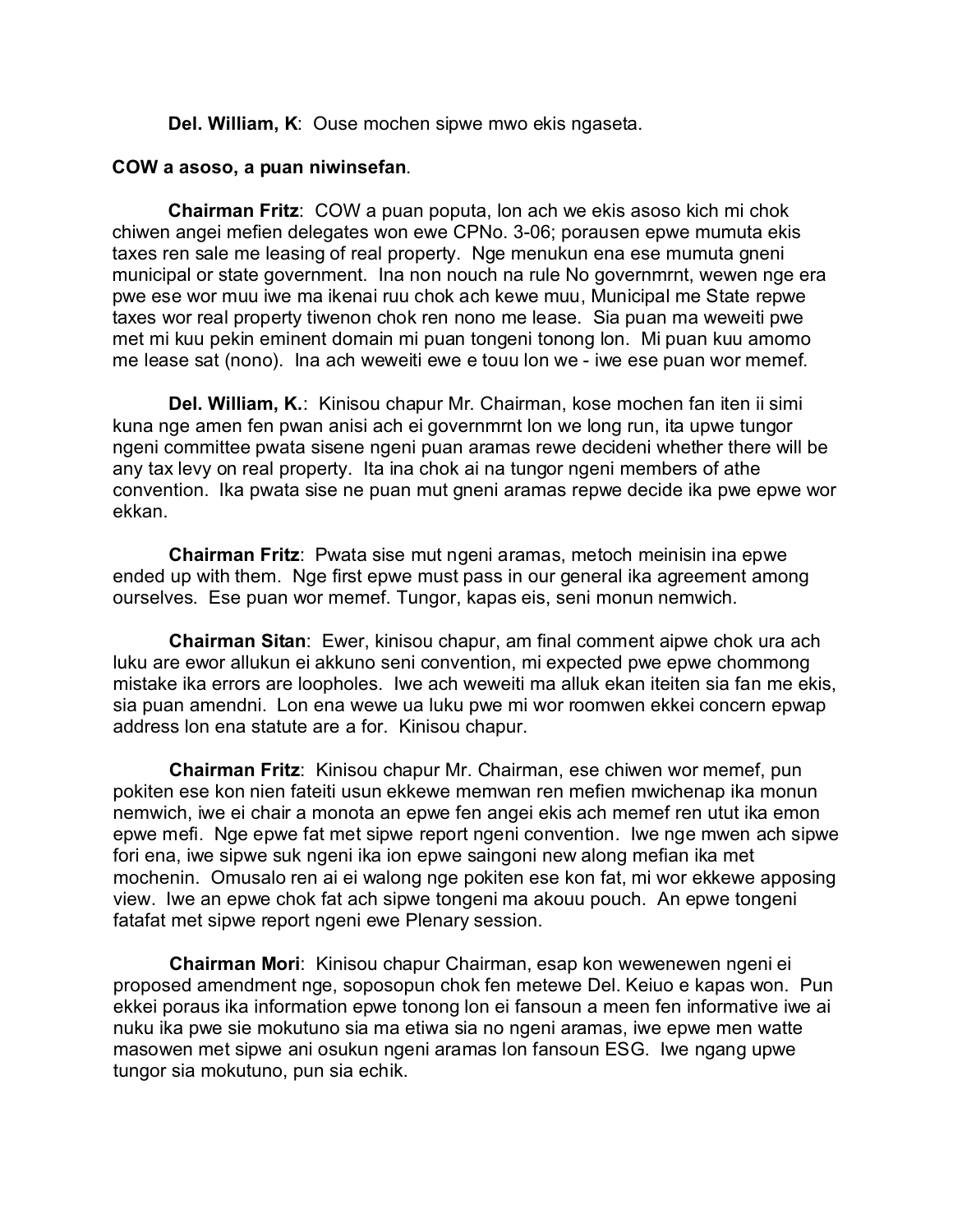**Chairman Fritz**: Iwe sia mokutuno, nge lon nouch bible e apasa pwe "Man shall not live on bread alone", but by debate like this in the Committee of the Whole. Mr. President.

**President Noket**: Ngang mi wor mefiei ren ekkei proposals lon COW ach sipwe fen ii acted upon, ren chok - sap ach sipwe passni pwe sipwe chok acted upon ren ach sipwe recommend ika - ngeni plenary ika favorably ika ese favorably. Iwe ngang merei usun ai nenengeni pwe mi wor osukosuk non ei proposal, mi auchea merei. Nge mi chommong kapas eis - mi chommong loopholes, ina popoun ngang upwe fori moiton pwe mwichenap epwe recommendni an esap passni ei COW epwe recommendni pwe plenary esap passni ei proposal. Ina ai na moiton. Second.

**Chairman Fritz**: Sipwe ne ma ii utut won, iwe met ma a fatono, iwe ina met sipwe ne utut won. Ei chair ese tongeni era pwe mi wor unanimous memef won ei anapanap. Mi wor ewe tungor, nge kich mi weweiti, nge ren an epwe fat, pwe ina met sipwe tongeni fori pwe sipwe mokutunó. A puan ii naf debate won ei eu issue. Ren ena popoun sipwe eitieta pouch, pwe epwe fat. Sipwe aneani usun chok puan metewe siifor lon ewe plenary session. Chon tipeew ngeni ewe motion e katouu seni pusin nouch we president, pwe ei committee of the whole esap recomendini ei anapanap for actions. Chon tipeew ngeni ena motion eitieta poumi, 1,2,3,4,5, chon rese tipeew ngeni puan eitieta poumi, 1,2,3,4,5,6, Won, Nim. Iwe ngang usemwo vote ngang mi kan ma abstaine. Iwe ese puan ii wor minan pwe we have a round lon plenary session. Ika pwe epwe iei usun, iwe mi fat pwe ei eu anapanap eni esap pass won ena plenary session. Nge ren ewe motion eni ese ketiw. Iwe renena popun sipwe era pwe puan iwe ewe eu recommendation seni ach COW pwe ei anapanap epwe consider lon we plenary session. Iwe kich mi silei we vote, so that's it. Iwe ese wor tipengawen mwich, epwe ne puan ina eu anapaanp sipwe tongeni era pwe sipwe report out ngeni ewe plenary session. Pwe a ma ita nge punguno me lon ach ei COW with the understanding pwe mi almost divided. Iwe ika uwe vote iwe a 50, 50. Mr. Floor Leader, kosap mwo asera ach mwich pwe a choke eu nusun.

**Floor Leading Harper**: Apw, apw, me mwen ach sipwe mokutuno won ena last motion, ita upwe chok tungor ngeni ekkewe re vote no won ewe proposal ekeran wesilo. Ar repwe achocho ne bribe nikich nesor me ponon. Pwe sipwe passni lon 2nd reading. Kinisou chapur.

**Chairman Fritz**: Mi owr ewe tungor seni nouch we Floor Leader, nge ousap ina pwe oute criminally charge. Nge ngang umochen pwe ami monun nemwich ousap pwan osukosuk, oupwe chok sopweno ach angang nge oute fen ina iwe ouwa touu. Iwe sipwe sopweno ach angang a iei chok ew nusun. Sia kinisou pwe a fen puan ketiw ewe. Nouch we Convension Secretary epwe amonata an report ngeni ach we plenary session, saingonon anapanap mi touu ngeni kich mi chok mecheres. Ai nuku esap koon puan nien wor debate won. Ika ma ewor ami amendment me metekan won, iwe puan nemeniemi. Congress, oh uwa fen era, - Committee Proposal No. 3-08CD2; wewen nge mi amended fan ruu. Ei eu anapanap a relating to decreaseinon ach kewe executive departments. Ena anapapap echok afatatiu pwe ach we legislature epwap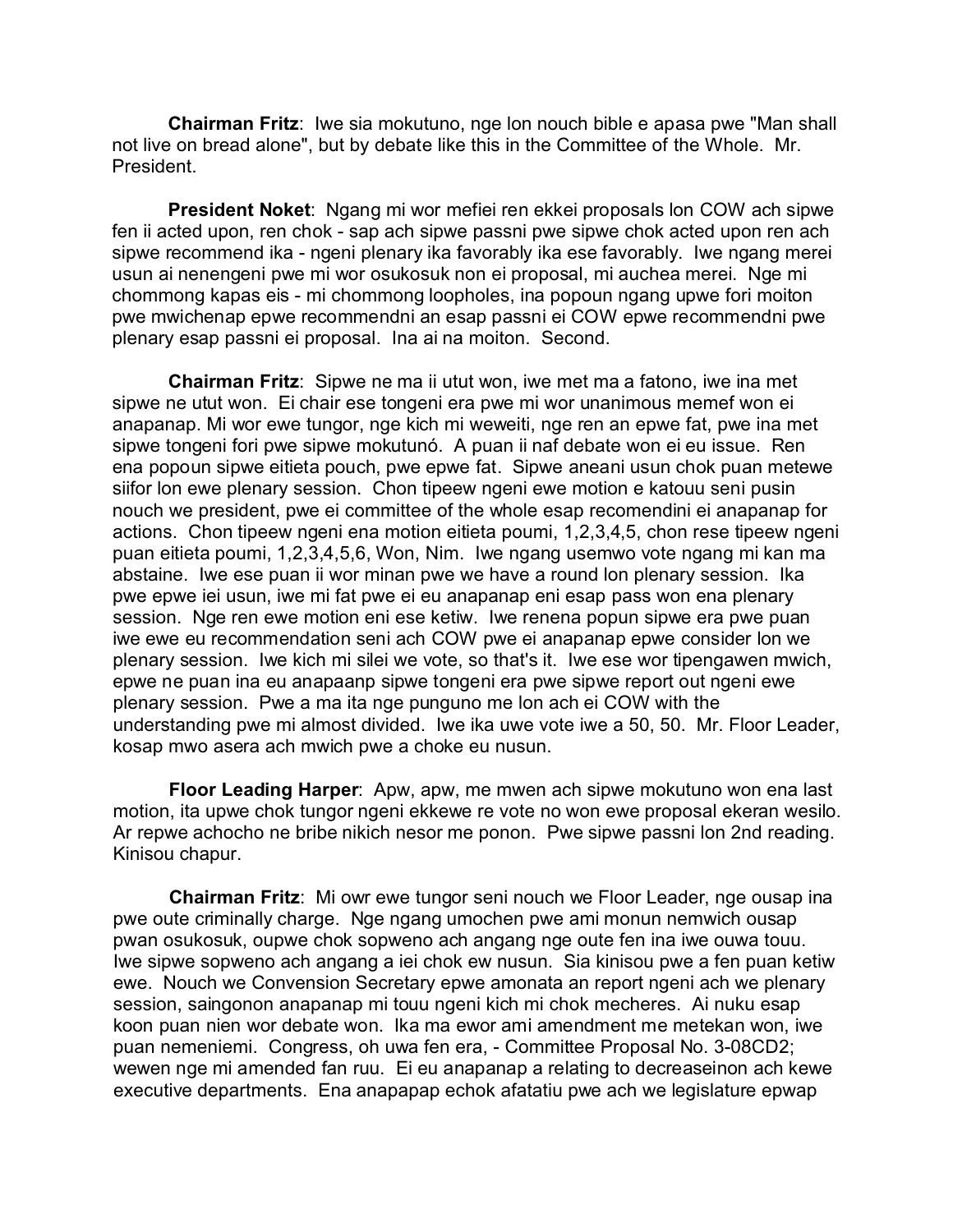wisen createni ekkena executive department, puan ma walong sakopaten wis me tufich repwe ani. Ina ren chok ach sipwe follow nouch we rules sipwe ereni nouch we convension secretary epwe aneanauu. Pwe epwe fat - secretary aneani ena anapanap in its entireity.

**Secretary**: Mr. Chairman, CP No.3-08CD2; Proposal amending Section 10, of Article VI, of the Chuuk State Consitution relating to the creation of departments of the Executive Branch of Chuuk State Government. Be it resolved by the Third Chuuk Constitutional Convention. Section 1. Amendment. Section 10, of Article VI, of the Chuuk State Constitution relating to creation of departments of the Ececutive Branch of Chuuk State Government is hereby amened to read as follows: Section 10. The Executive Departments shall be established by statute. The power, functions, and responsibilities of all executive departments shall be prescribed by statute.

**Chairman Fritz**: Kinisou chapur Convention Secretary. Ren chok an epwe fat, the existing provision lon nouch we constitution ina metekewe sia tonono pokiten mi wor - mi afatatiw ekkewe 6 departments ika. Esap tongeni epwe katano ika joint ngeni puan ekkoch. Iwe ren ekkwe popun a fen touu lon ewe first reading an ese kon nien fate ngenikich ika sipwe tongeni affordni ekkewe named departments. Iwe ina popun ita a wor ewe ekiek pwe sipwene nikitano an epwe wor pusin memef seni ach we maa muun Executive me Legislature ar repwe awora menein ekkena departments. Menepoputan we ita mi wor ekkewe ruu named departments e tonong non ren Education me Health. Iwe ina ewe aewin amendment a totonuno eu, aruan amendment a puan tonauu ewe wokisin e afata pwe epwe based won ach ma recources from within and outside. That the Legislative history ren ei anapanap iei a tonong as adopted on first reading, iei sipwene poraus ika ewor memef seni delegates. Iei fansoun - Tuter.

**Delgate. Sirom**: Kinisou chapur Chairman, me mwan ai upwe uwauu mefiei won ei proposals mi wor ai kapas eis. Eni epwe ekis sokono seni ei proposals nge mi wor ai kapas eis murin, ngang upwe eis. Ai ei kapas eis, ngang umochen silei ika inet ekkei amendment epwe tota won ewe general election ika, sipwe fori eu referendum mwen ewe election.

**Chairman Fritz**: Sipwe mwo asoso.

#### **COW a asoso, a puan popusefanita**.

**Chairman Fritz**: Convention a back to order ren ewe Committee of the Whole. Iwe niwiniti a men och ewe concern e raise sie porausan memwan ren inet epwe intentionun inet epwe poputa manamanan ach angang. Pwe mi pung pwe ekkei candidate iei repwe puan campaign nge puan chechemeni pwe mi tongeni affected ren met ei re nom won. Ika pwe ei convention e touu nge a etiuu meren aramas iwe awewe chok ren ewe eu imw, single Governor me Lt. Governor repwe imuno. Iwe repwe puan ma momokutukut nge puan ma nenengeni. Pwan kich aramas sipwe puan chemeni pwe mi tongeni possible. A up to us ika sipwe ma utut won. Iwe sipwe sopweno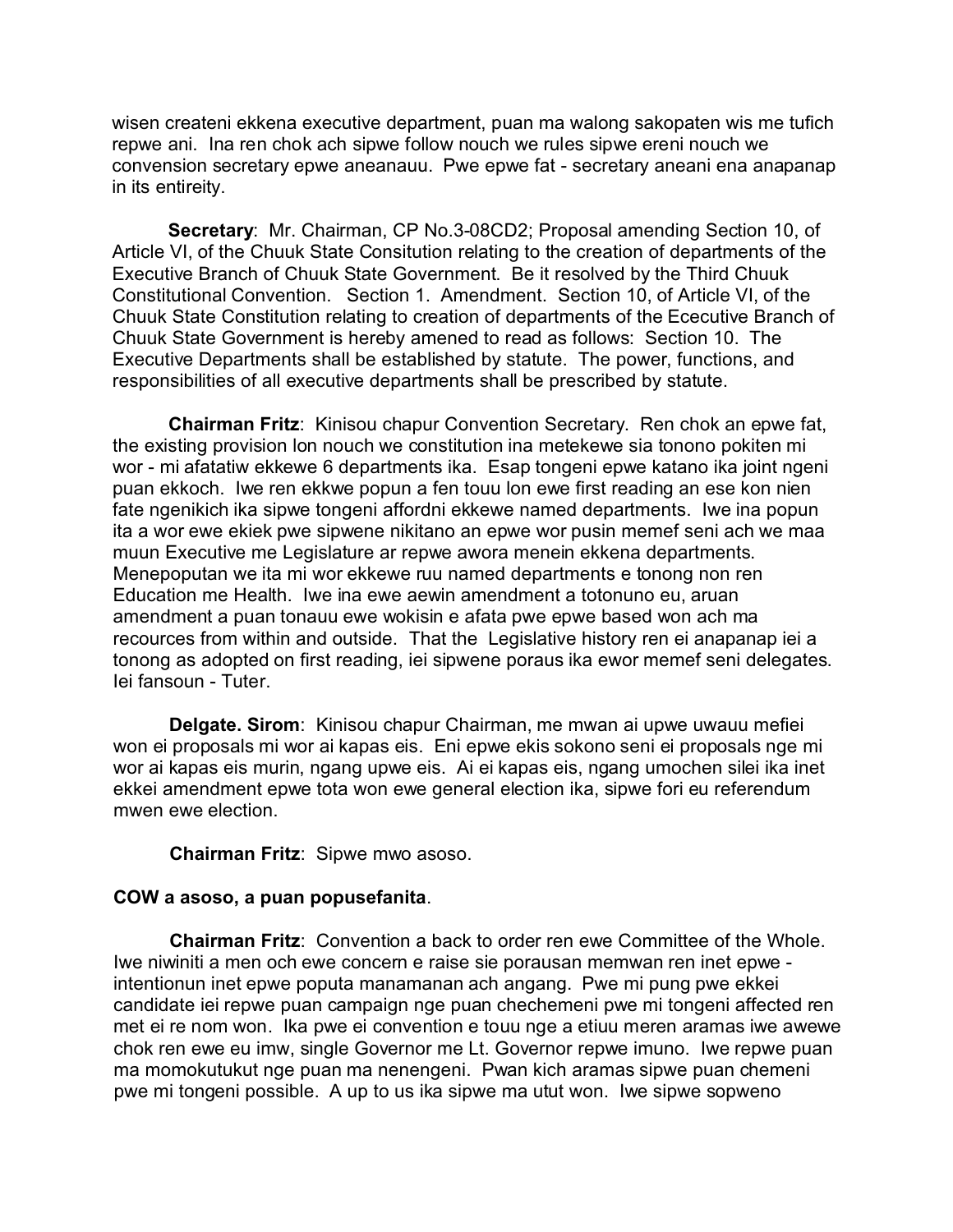angangan ewe CP3-08CD2; ese puan chiwen wor.

**Chairman Mori**: Kinisou chapur ika kopwe mut ngeniei mi wor ai amendment ngeni ena CP mi katonong meren secretary. I so moved. Second.

**Chairman Fritz**: A wor eu anapanap - ai weweiti pwe a duplicated - short recess.

#### **COW a recess, a puan back**

**Chairman Fritz**: Convention a back to order. Mi wor ewe eu moiton a katonong seni Del. Mori, pwe mi wor an amendment ngeni ewe CP3-08CD2; a printed and distributed ngeni members ina popun mi need nouch we - requirement ren written amendment. Iwe fansoun discussion.

**Floor Leader Harper**: Ewer, chairman, ekis chok ai kapas eis ai upwe uwata ren ai upwe weweoch. Ika - ifa usun nonomun ei akkasiwin nge ai weweiti ei akasiwin mi katuruu me non nouch we proposal lon ewe First reading, iwe iei a puan niwin sefan. Nge mi ifan usun mi och ika ese och.

**Chairman Fritz**: Ewer, Mr. Floor Leader, mi pung metena ka apasa, ai mefi mi puan ii in honor, any time we want to change our mind or continue our work what we believe in, iwe mi tongeni tolong sefan usun chok puan non plenary session. Ika mwo e touu lon ei mi puan tongeni add up in plenary or any time, tori ma ach sia tipeew no won. Iwe ina kinisou.

**Floor Leader Harper**: Kinisou chapur.

**Chairman Fritz**: Chairman Mori, awewei omw ei anapanap pwe epwe fat ngeni mwichenap.

**Chairman Mori**: Mr. Chairman, ren chok ekis back ground, ren ach we committee omusano chairman, ika ngang upwe sopweno porausan. Ren GS&F, murin fansoun watten nangatamen deliberation won iwe sia minano ren an epwe nomutiw ekkewe ruu department. Ren Health and Education. Iwe sia tonong lon mwichenap, ita ach we committee a puan willing an epwe fangeta ekkewe ruu me lon ewe ew ekesiwin. Soposoponon, iei a puan feito nge a fen puan ekesiwin puan ewe giving due regard ewe mi nomotiw ren an epwe ekesiwin re ekkew committee proposal. Iwe met ngang uwa mefi ika puan discussion ngeni ion, sia fen poraus won uwa nengeni nge ei giving due regard to availability of recources esap eu restrictive nikinik. Nge epwe feen puan anisi ach we tetenin ach kewe department. Ren ai upwe fen puan ii nenengeni ren ena restrictive side nge epwe tongeni possible an emon incoming executive officer an epwe make political promises ngeni iokan, iwe tonong chok iwe a create fitu sakkun department - epwe tongeni createni. Esap ren ach sipwe ura nge ewe Legislature epwe nenengeni ekkewe meen esap ma tumunu. Nge ach nengeni ei phrase an ewe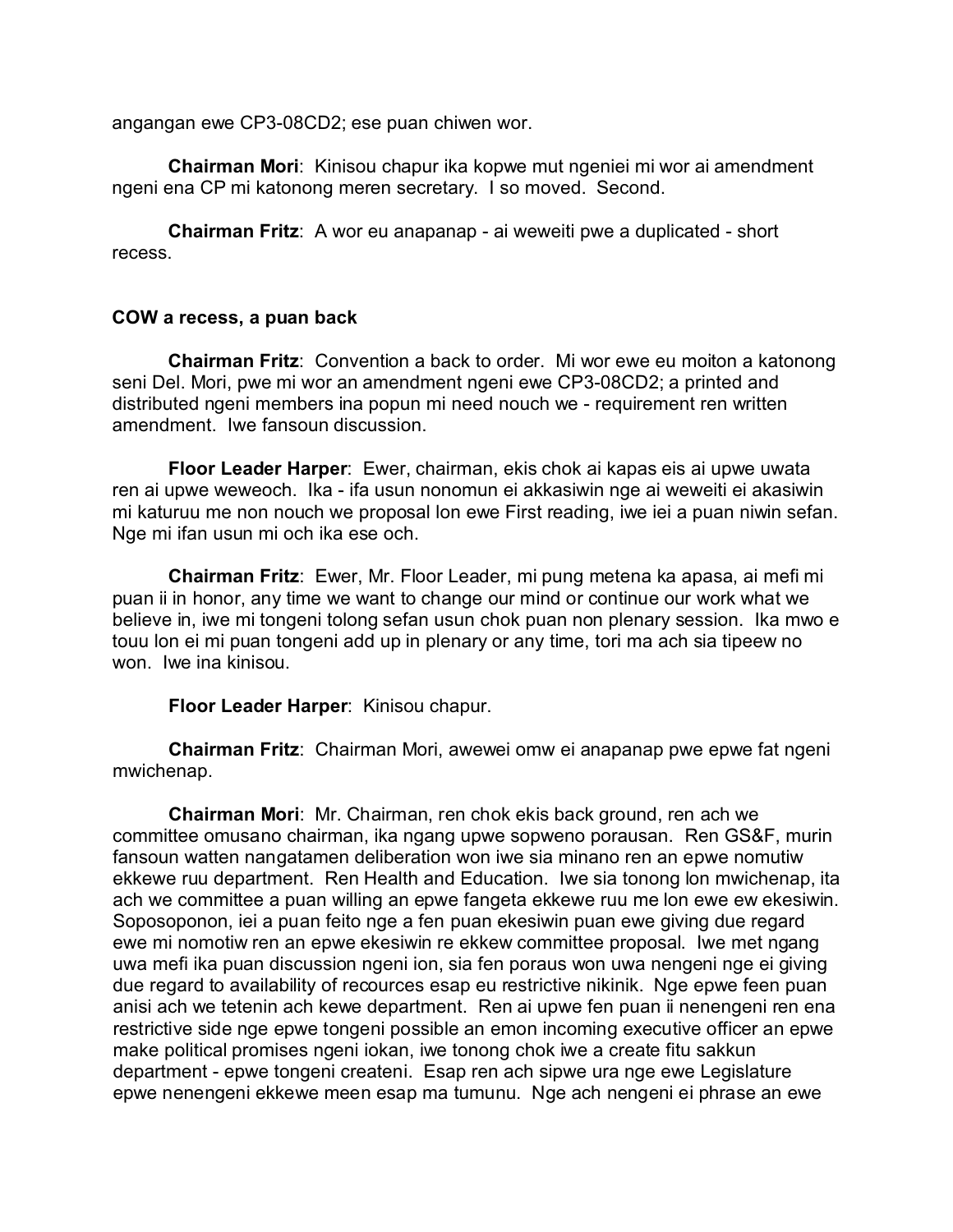tolong it's a very good guide line ai mefi. Iwe ren an epwe alisi tetenochun meet ekewe department epwe created alongolong won ma recources. Sisap oumwesi, iwe ai nuku pwan ren pekin ach sipwe nenengeni ren atun an epwe available recources mi fakkun mumuta. Ese pinei, ina wewen sia mefi nge eu guide line ngeni creation lon ekkewe deparment lon ach kewe executive branch. Kinisou Mr. Chairman ika - upwe puan tungor ngeni ai kewe colleague repwe puan anisiei.

**Chairman Fritz**: Kinisou chairman Mori, ren omw awewei omw we proposed amendment ngeni ewe committee Proposal No. 3-08C2.

**Floor Leader Harper**: Kinisou chapur, Chairman, puan kinisou chapur ngeni Chairman Mori ren ekkewe awewe. Ai luku seni nanew tori ewe awewe a keran puan tota seni Mori. A meni fatafatoch ngeni kich. Iwe ngang won unukapei tori ikenai esap ren ai use sani ekkei ititin fos epwe tonong, ngang mi tipeew ngeni alongolong won met Chairman Fritz mi fen puan pwarata nanew. Pwe epwe puan serve pwe eu reminder ngeni nouch kewe ma future leaders. Especially ekkewe ir repwe serve lon ewe Legislature ar repwe nenengeniochu ma nonomun ma tufichin ach ei state government ren met mi feito me nukun met mi pusin nomw. Lon ar repwe ma fori kokotun ach kewe department ika metekan. Nge mere ura pwe ese puan necessary lon ei fansoun ese puan wor ititin fos lon nouch we constitution. NGe ewe Legislature fengen me nouch we ii Governor ra meen ma ii puan mindful ren mettoch meinisin, iei am ir mi sotuni ne puan ma mergeni ach kewe deparment alongolong won ar ra kuna met tufichin me osupwangen ach ei state government. Iwe ma ómuchulon, usun ma ai kanlpuan nenengeni ititin ei fos usun nge epwan under estemateni wisdom, cabablity and intelligents of the members of the Legislature. Io epwe puan tolong an epwe akasinesin ngenir ar repwe nenengeniochu ma met nonomun ach ei state government. Ina popun usun met uwa pwarata ngang mi tipeew ngeni ekkewe awewe me met popun epwe nomw, nge puan iei chok ma met ese kon puan nien auchea ren. Ren ikenai mwo ese nom, ai luku ei government mi function, ach we Legislature mi nenengenochu met epwe fori. Iwe ina chok ma met epwe sopwei ngeni usun nge ese wor ach lukuluk ren ekkei present members ika repwe soposopolo fengen me puan iokena repwe puan tolong nesor me ponon lon ar nipwakoch me wewe, me mirit lon ar repwe angang ngeni ach ei State Governmrnt.

**Chairman Fritz**: Kinisou chapur ngeni nouch we floor leader, soposopono puan discussion chok won ewe proposed amendments. Ekena chok mi underline, nge iei sisemwo poraus won ewe CP as it is. Nge iei ewe chok propose amendment seni delegate Mori. Ese puan chiwen wor mefiemi me mwen ach sipwe angungu.

**Chairman Sitan**: Ngang ma uchok mochen puan pwarata mefiei, iei ngang upwe puan omusomus ngeni ai we colleague, Floor Leader Harper, are esap wewen pwe use sani met - nge pwakun ma ai comment. Puan ach we committee ren Public Finance, och mettoch mi puan kuna. Sap ii ren chok ita Legislature, nge puan ewe Executive, fan ekkoch sia kuna pwe appropriation recommend seni executive are fer Legislative a kan exceed availability of recource. Iwe lon ena wewe, ngang personally upwal sani ei pwe eu guide lines. Epwe afat pwe esap iei chok ren pekin Legislative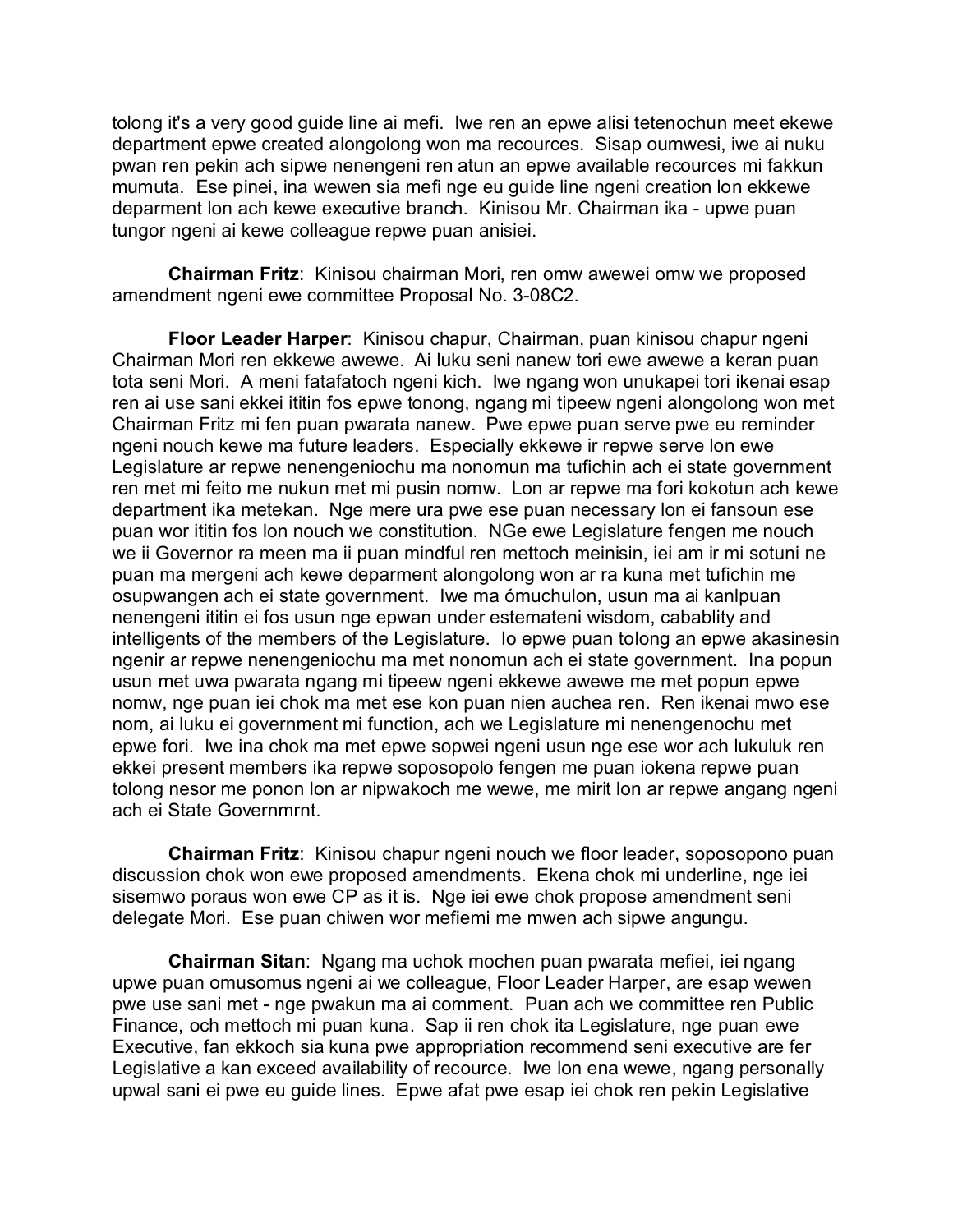pual pekin Executive kinisou chapur.

**Chairman Fritz**: Kinisou puan ion e wor mefian. Asokopenanong pwe epwe enene wuur masowen nouch en journal. Chairman Stephen.

**Chairman Stephen**: Puan tirow won chiechiei kewe atefon Delegates. Ngang usap wau mefiei ren ion uwe peni, ngang upwe chok puan wauu ai experience lon ekei fansoun. Iwe ei - ai luku ei provision ika ei proposed amendment iwe efen wesen touch the basic backbone of ekkei problems a fis nefinen Legislative me Executive as of today. Awewe ren ei resources iwe a - ei power to awewe ren ei hiring of employees an executive vs. the power of the Legislature to approve or not. Iwe epwe longolong upon the availability of recources. Epwe wesewesen alongolong won actual available recources ren moni - monien ei Chuuk State. Iwe upwen awewe Executive a over projectni an proposed budget over actual recourses, nge Legislature a over appropriateni iwe those are to extremities, iwe ita merei ekkena two extremities, extremes epwe - repwe fen wesen angangochfengen ar repwe kochu won en eu issue ien, availablility of resources. Pun esap wor osukosuken annuk e ta. Napengeni am experience lon Legal Service iwe a watte ena penen claims, ren osukosuken "employes ion a hire, ika ion ese hire, a totonuu itom" that ena senerio umochen upwe chok bring to our honorable attention. My fellow delegate sipwe - before we decide on this matter iwe sipwe bear in mind the actual reality of our today situation. Kinisou chapur.

**Chairman Fritz**: Kinisou chapur Mr. Chairman. Mr. President mi puan wor mefiom won ei amendment?

**President Noket**: Mr. Chairman, a fen tonong ei proposal lon first reading, mi nom ei ititin poraus. Iwe a ii wor poraus won, met ochun, met popuon rese tipeew ngeni ren ekkoch, uwa ekieki a naf ach poraus won wesewesen intentionun metei ei propose amendment e poraus won. Ina popun uwa amokutu pwe a ukutiw anini won ei. Second.

**Chairman Fritz**: Puan niwiniti ururun ese kan wor motion to stop debate lon Committee of the Whole, nge sia weweiti pwe a ma ii much poraus. Ina popun ese puan wor ngawan sipwene ma puan mwo kouno. Sipwene fen mwo sotuni ika pwe ewe anapanap epwe pass ika esap pass. Iwe upwe mwo ekis declear recess.

# **COW a asoso, a puan soposopono**.

**Chairman Fritz**: Committee of the Whole a puan poputasefan. A wor ewe anapanap pwe sipwe ne utut won ewe amendment. Chon tipeew ngeni repwe apasa U, chon rese tipeew ngeni repwe apasa Apw. Usun nge ewe U e pass, pwe echok apw ika, nge meinisin ika re u. Iwe ewe chair e era pwe - an ruling a pass ewe amendent. Iwe nouch ei CP a CD3. Iwe iei sipwe ne poraus won ewe proposal a maintaineniewer, Mr. President.

**President Noket**: Puan usun chok metewe uwa poraus won akom mei watte -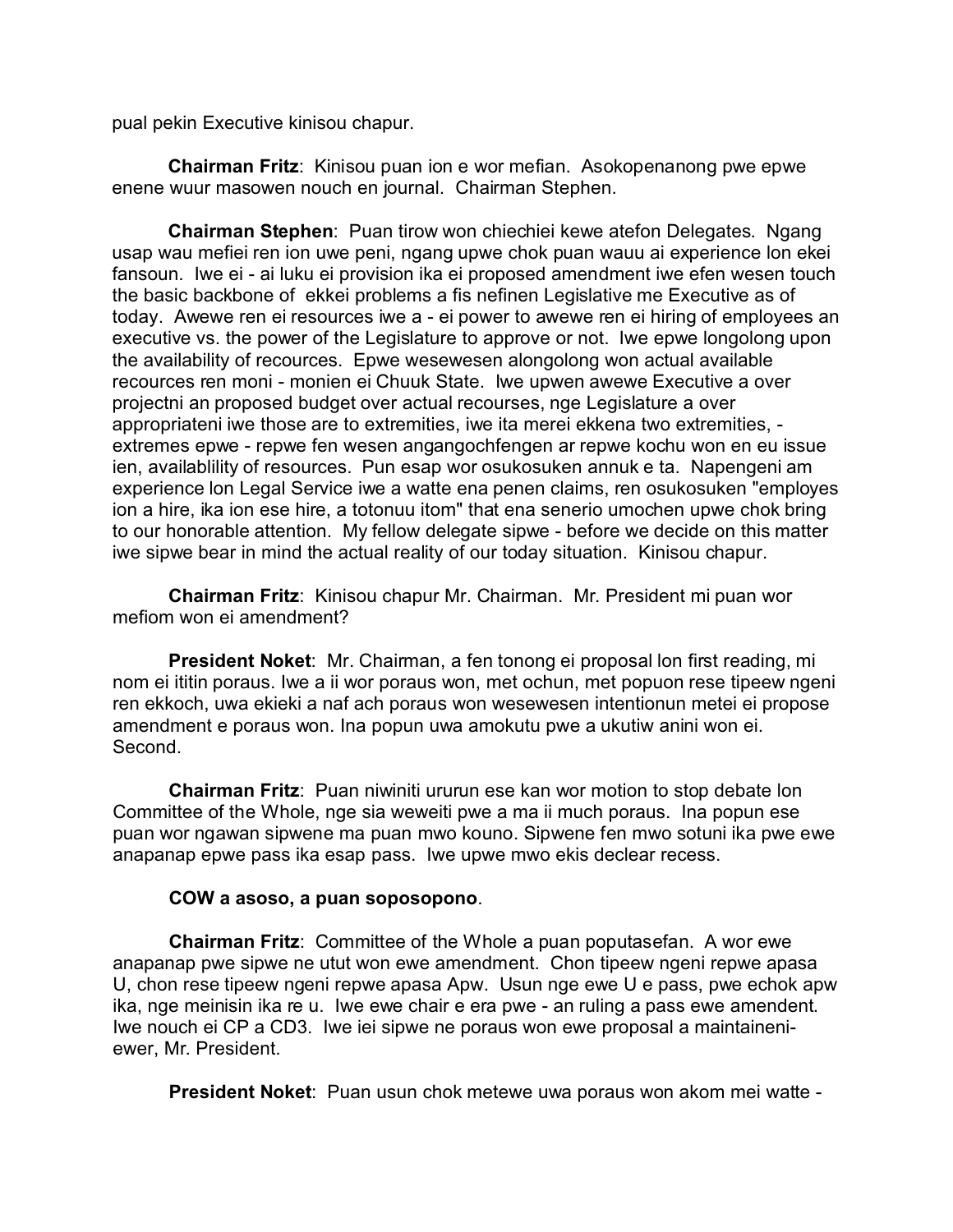mi lengthy ach discussion won ei proposal. Pun seni nanew lon Ewin Alea, a meen fatafatoch met popun an wor ei proposal. Iei ngang uwa omokutu pwe mwich a endorseni epwe ne recommend ngeni plenary pwe mwich a etiwa ei proposal.

**Chairman Fritz**: Mr. President, ka echik ika pwe iiei ka atapwan.

**President Noket**: Ewer.

**Chairman Fritz**: Iwe a meen och ewe amendment, ika pwe ese wor tipengawen monun mwich iwe uwa fen era pwe wisach lon ei COW okkomuch tori inet sipwe much ne poraus. Nge ika pwe a much usun etenan President a ura pwe sipwe ne chok angei masowen ach kewe poraus ese fakkun puan wor ngawan ika pwe ina tippewin monun nemwich. Ika pwe a ina iwe upwe ne era pwe ei chair epwe ne declareni pwe a etiwa ewe proposal lon ei committee of the whole. Sia puan tongeni report ngeni ach we mwichenap. Iwe inet ma ena mwichenap epwe fis, ika pwe epwene ina iwe upwe apasa ai kapasen kinisou ngeni kemi monun nemwich ren ami fakkun walong mefiemi pwe epwe naf ren met nouch aramas repwe puan ani ekieki won. Ika pwe ekkei proposal rema pass. Kinisou ngeni nouch kewe staff ren ar puan ma fori wiser. Iwe lon ei fansoun ika pwe ese wor objection ese puan ii wor namotan achsipwe puan formally make a motion to rise. Ngang uwa chok declare pwe sia rise, go back to the plenary session. Upwe ne tungor ngeni ewe President epwe ne etto, nge sipwe mwo asoso 5 minutes me mwen an epwe tonong.

# **COW A ASOSO. PLENARY A POPUTA**

# **PLENARY SESSION A POPUTA**

**President Noket**: Soposopono non plenary, upwe tungor - upwe apasa ai kinisou ngeni ewe Chairman of the COW, Chairman Fritz, ren an aninisoch non ewe COW, fakkun kinisou chapur. Mi fetanoch ach angang, mi unusochunong met ekkewe concern non ach we COW, iei sipwe soposopono ren plenary non Second Reading. Pokiten sia fen rise seni ewe Committee of the Whole, upwe - iei fansoun upwe recognizni Chairman Fritz, ika mi wor met.

**Chairman Fritz**: Kinisou chapur Mr. President ai mei pung pwe mi nom non nouch we rule mi afat met sipwe fori nge non ena order of business ita epwe puan ma wore u kinikin epwe ura pwe Report, seni we Committee of the Whole. Iwe kinisou chapur sefan Mr. President, ren an epwe puan chok ii fat ngeni mwich, nge a feen ii fat pwe sipweran chok touu seni ach we committee of the Whole 20 miniutes a no. Ngeni ekkewe 3 proposal - Committee Proposal mi no ngeni ach we COW CP3-5; 3-6; and 3-8CD2; kich as Chairman of the Committee of the Whole, sia mochen me pwapwa ach sipwe report ngeni Mwichenap. Pwe ekkewe 3 proposal meinisin mi ketiw me lon ewe Committee of the Whole, murin chommong debate me mongungu won. Ekis chok ren ewe Committee Proposal No. 3-08CD2; mi wor ewe eu amendment mi tonong seni Del. Mori. Mi puan mak non taropwe mi imuno. Iwe a puan adopted, ina popun ewe Committee of the Whole Proposal 3-08CD2; a - epwe recommend ngeni Mwichenap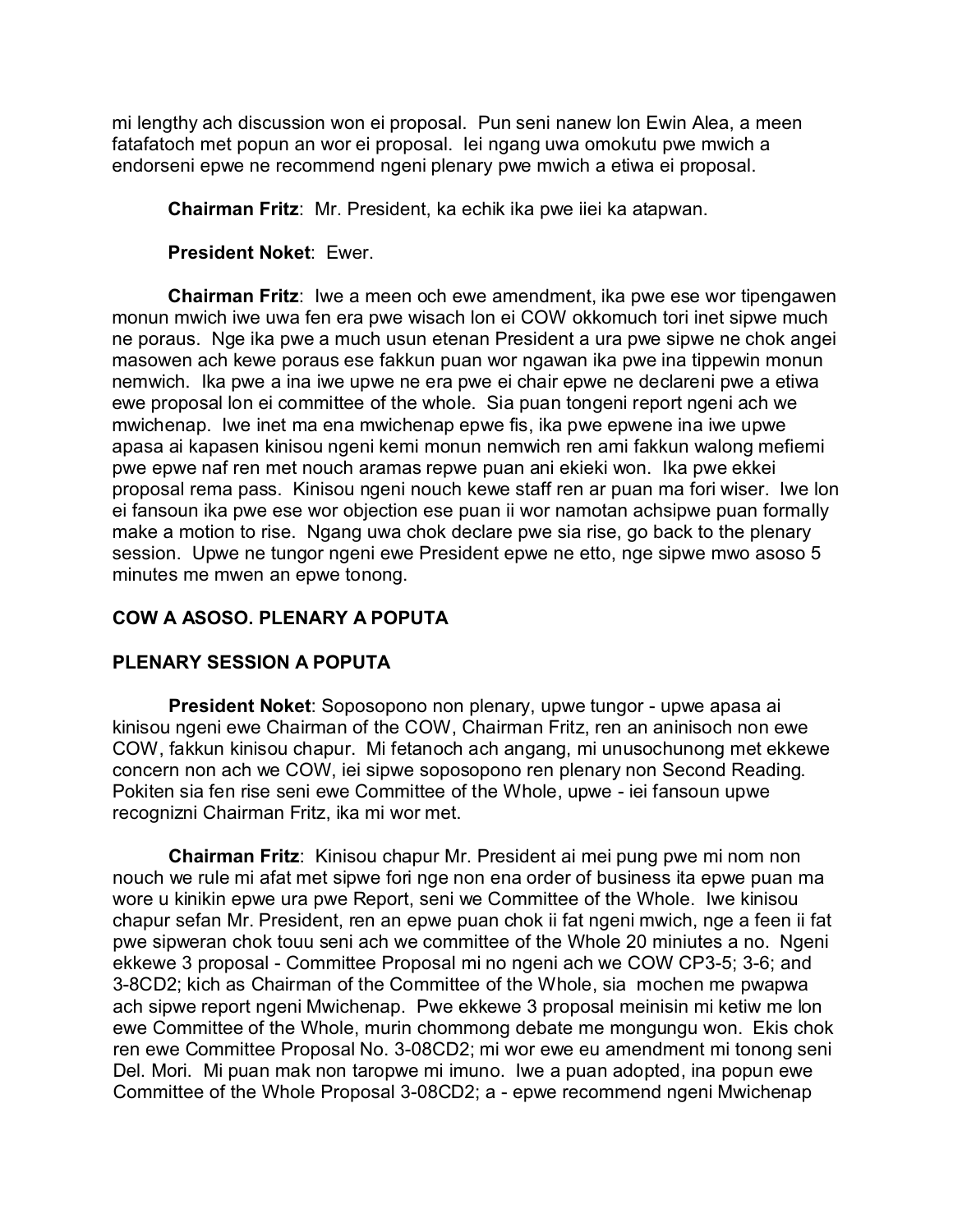pwe epwe ne CD3. Ina itenapen met mi fis non omw we committee of the Whole, upwe puan chok apasa sefani ach kinisou ngeni monun mwich ren an wanong ukukun met ar memef, me ar concern ren ekkei anapanap, ai mefi ach ei committee plenary session a monota an epwe angang won metekewe recommendation a touu seni ach we Committee of the Whole ieknai ika nesor. Ma mefien mwichenap, kinisou chapur ren ena popun ika pwe mi - epwe ifan nouch procedure ach sipwe formally put it lon eu motion pwe sipwe adoptni enan pungun ewe committee of the whole, ngang mi monota ai upwe fori ena iei. Second.

**President Noket**: Pokiten nouch rules mei afata pwe epwe suspend nouch rules pwe epwe chok report orally, ika mi wor suspension, uwa nuku pwe ina intention un ewe report pwe a suspend ekkewe rules e requireni written report. Sipwe chok report orally, mi kich mi tongeni atiwa - nupwen sipwe poraus won ewe report, Del. Sirom.

**Del. Sirom**: Mr. President, ngang upwe fori lon motion nge Mwichenap a etiwa ewe report. Second.

**President Noket**: A mokut a puan second pwe mwichenap a etiwa ewe oral report an ewe Chairman on Committee of the Whole.

**Chairman Fritz**: Mr. President, ren chok an epwe fat ren record pokiten mii ma recorded ach kewe discussions lon we Committee fo the Whole epwap print iwe a fis pwe ina masowen ei motion pwe sa tungor pwe sipwe ne etiwa ewe report ren down the road ika pwe a ma wesino lon taropwe meren nuch kewe staff. Kinisou.

**President Noket:** lei fansoun discussion won ewe report, sipwe asoso.

#### **Plenary a asoso, a puan popusefalita**.

**President Noket**: Mwich a popusefanita. Iei fansoun discussion won ewe report. Ika ese chiwen wor mefien emon me emon, sipwe ne vote won ika mwiche a etiwa ewe oral report seni ewe COW. Chon tipeew ngeni nge mwich a etiwa ewe oral report seni ewe Chairman of the COW, apsas U, chon rese tipeew ngeni apasa Apw. A pass ewe motion.

**Chairman Sitan**: Point of privilege.

**President Noket**: Met omw na point.

**Chairman Sitan**: Mr. President, mwen ach sipwe sar kose mochen mut ngeni ei upwe ekis comment. Akaewin iei upwe ne puan raise it again. Ai concern ren emon delegate ese filled ewe sia fen pass the resolution. Iei sipwe ne poputa vote won ekkei proposal. Merei mi risky pwe ese unus ekkei delegate. Ina popun uwa tungor ngeni President are ion epwe wiseni fori angangen pwe sipwe chok amwitiri fillnini ewe empty seat seni North West. Kinisou.